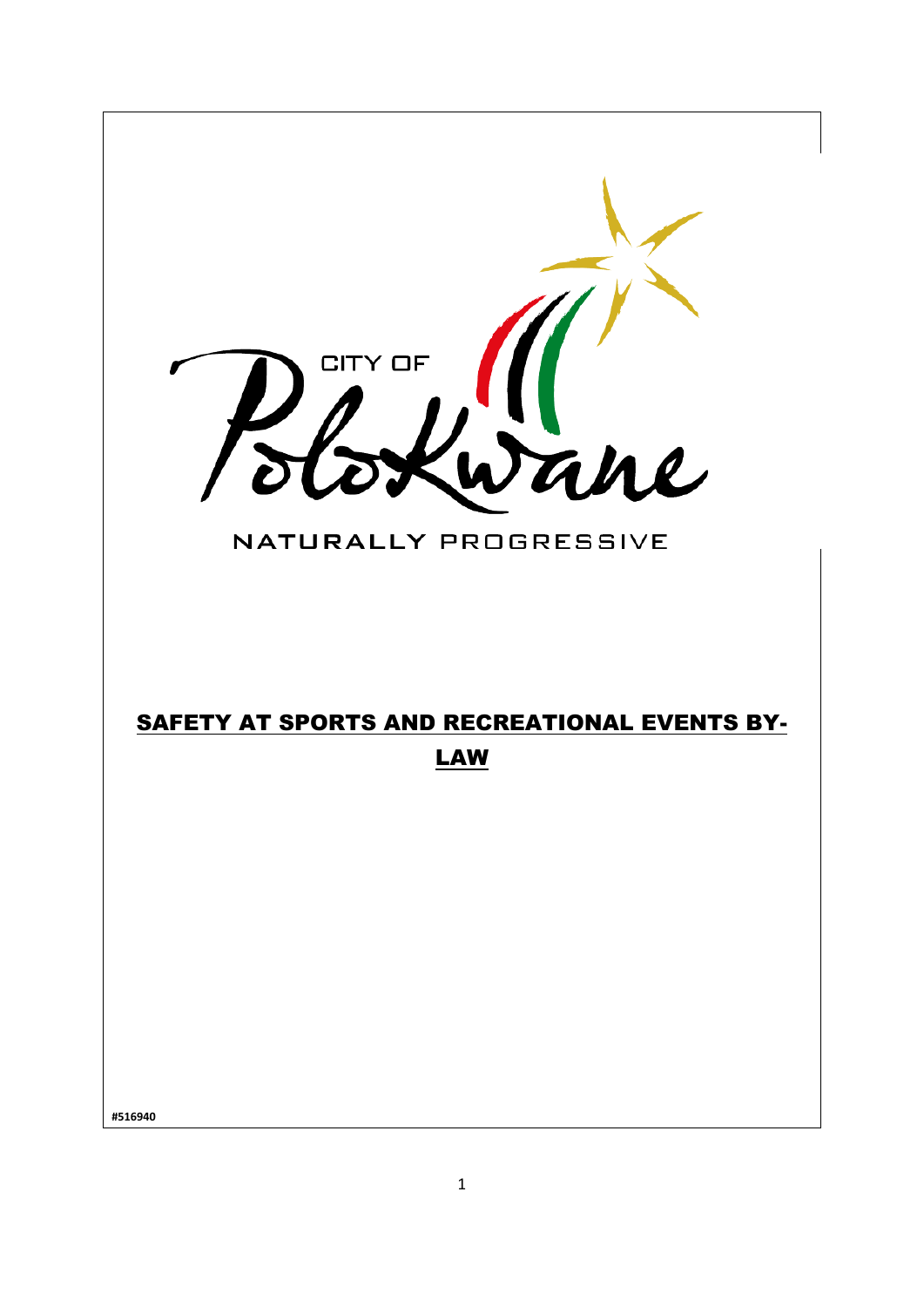# **SAFETY MANAGEMENT AT SPORTS AND RECREATIONAL EVENTS BY-LAW**

# **Table of Contents**

# **Chapter 1**

- 1. Definitions
- 2. Application of this By-Law

# **Chapter 2**<br>3. Sub

- Submission of applications for approval to host events
- 4. Requirements & conditions
- 5. Decisions on events
- 6. Criteria
- 7. Hosting an event
- 8. Compliance Notice
- 9. Inspections & right of access
- 10. Suspension & revocation of permit

# **Chapter 3**

- 11. Agreements & Partnerships
- 12. Delegations
- 13. Right of appeal
- 14. Indemnity
- 15. Offences & penalties
- 16. Short Title

**Schedule 1**: SCHEDULE OF EVENTS APPLICATION TIME FRAMES

**Schedule 2**: EVENTS REQUIREMENTS LISTING

**Schedule 3:** EVENT APPLICATION REQUIREMENTS

**Schedule 4:** APPLICATION FORM

**Schedule 5:** NON-COMPLIANCE FORM

**Schedule 6**: SCHEDULE OF FINES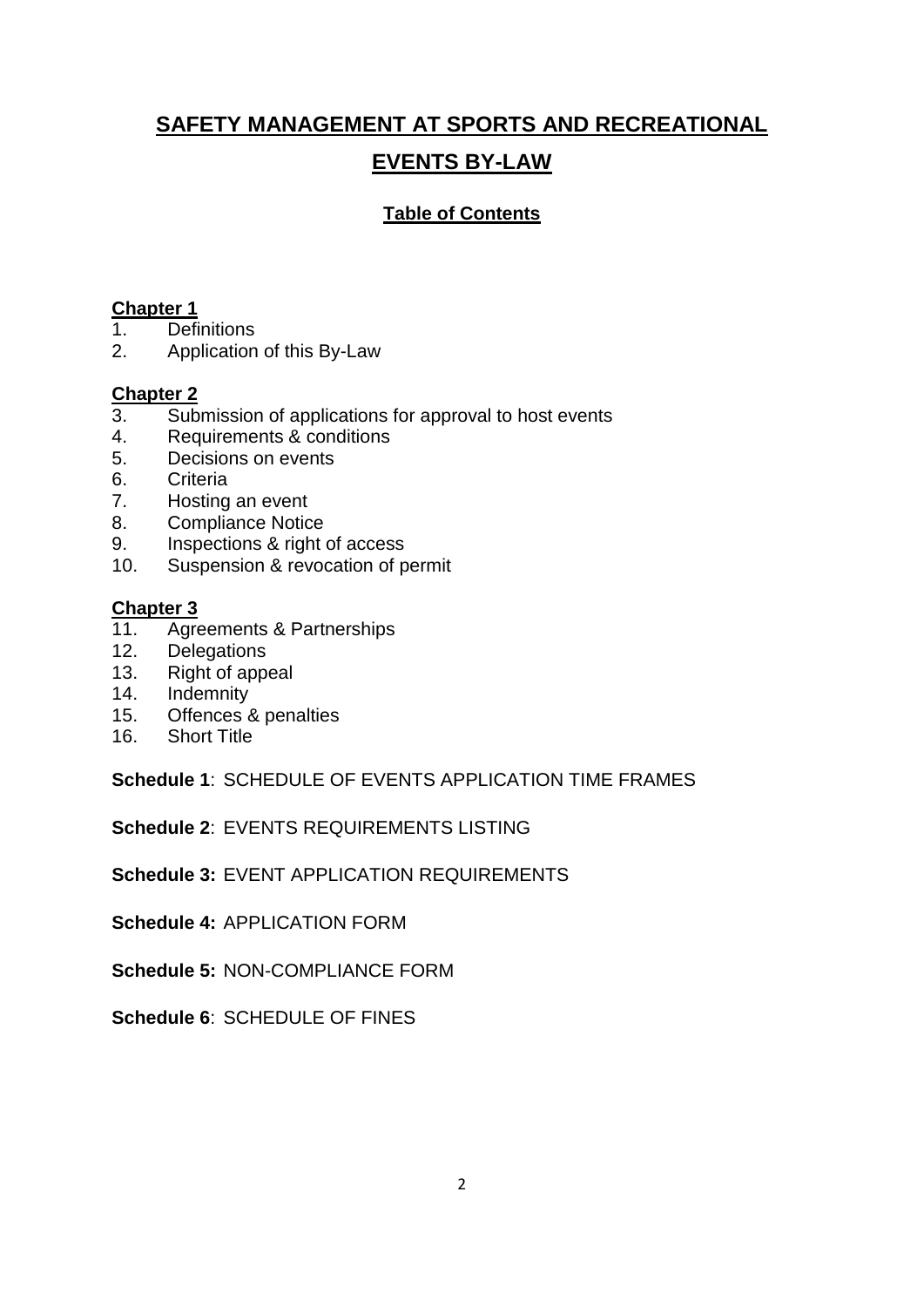# **POLOKWANE LOCAL MUNICIPALITY**

# **SAFETY MANAGEMENT AT SPORTS AND RECREATIONAL EVENTS BY-LAW**

#### **Objective**

To provide for the management and regulation of sport and recreational events within the area of jurisdiction of the City of Polokwane, by establishing processes, principles, and certification in relation thereto and effect the implementation of the Safety at Sports and Recreational Events Act 2010 (Act 2 of 2010) (SASREA); and to provide for matters incidental thereto.

#### **PREAMBLE**

**WHEREAS** the City of Polokwane recognizes the hosting of events and acknowledges that events have an important role in modern cities to enhance cultural and social cohesion in communities, support urban rejuvenation and economic growth;

**WHEREAS** the City of Polokwane aims to regulate holding of events in a manner that ensures proper management thereof;

**WHEREAS** the City of Polokwane wishes to support the co-ordination and collaboration between all role-players, to promote partnerships and to enhance the effect of events in the City;

**AND WHEREAS** the City recognises, in terms of the Safety at Sports and Recreational Events Act 2010 (Act 2 of 2010), that the physical well-being, safety and rights of all persons attending sports, recreational, religious, cultural, exhibitional, organisational or similar events as well as the safety of their property at stadiums or other venues and in the case of a race, tour or procession along a route must be promoted and protected and wants to ensure that events happen safely and securely in a coordinated manner within the City of Polokwane;

**AND NOW THEREFORE, BE IT ENACTED** by the City of Polokwane as follows:-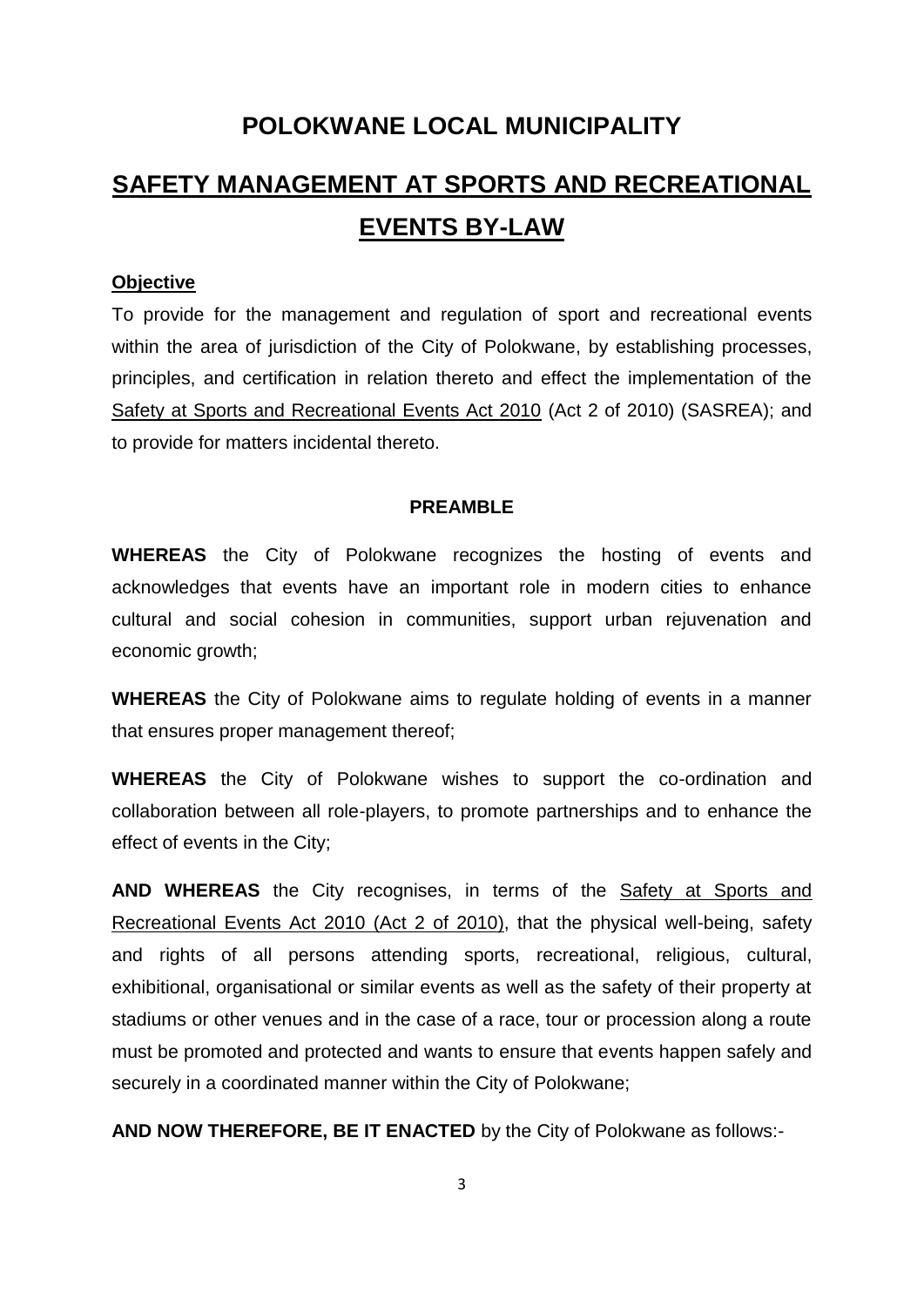# **Chapter 1**

## **1. Definitions**

In this By-law, unless the context otherwise indicates-

"**authorized official**" means an official of the City authorized to implement or enforce the provisions of any this By-law and any other law;

"**City**" means Polokwane Local Municipality established in terms of section 12 of the Local Government: Municipal Structures Act, 1998 (Act No. 117 of 1998), by Provincial Notice No. 307 dated 1 October 2000;

"**City Manager or Municipal Manager**" means the person appointed as Municipal manger in terms of section 82 of the Local Government: Municipal Structures Act, 1998 (Act No. 117 of 1998);

"**Council**" means the council of the Polokwane Local Municipality or any political structure, political office bearer, councillor or any staff member acting under council's delegated or sub-delegated authority;

## "**event**" means:-

- (a) Any sporting, recreational or entertainment event, including live acts;
- (b) Any educational, cultural or religious event'
- (c) Any business event including marketing, public relations and promotional or exhibition events; or
- (d) Any charitable event, including any conference, organizational or community event,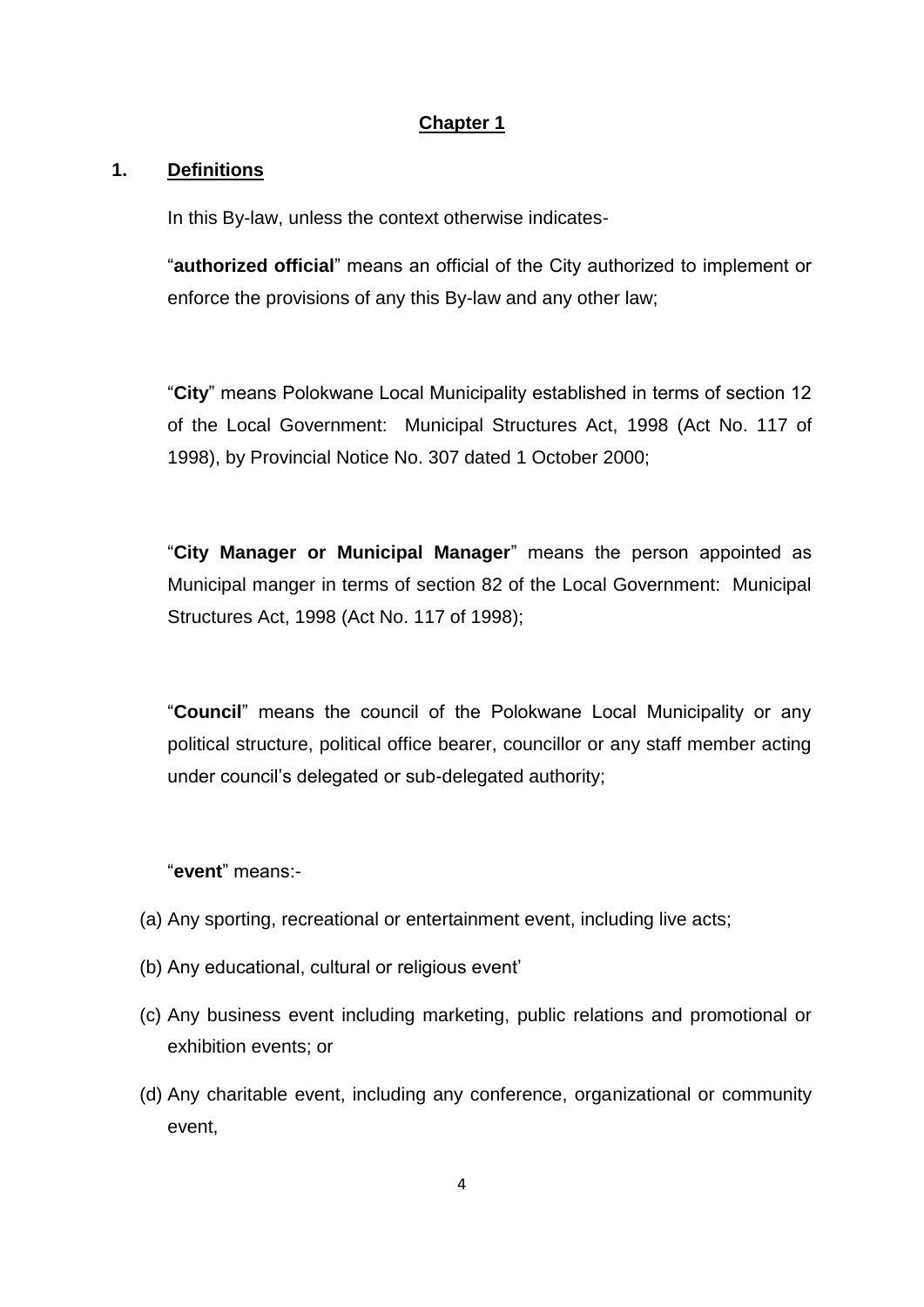Or any similar activity hosted at a stadium, venue or along a route or its precinct, that is planned, has a clear programme, control and accountability, but excludes an event hosted by a private person held in his or her private capacity at any venue, or filming staged in terms of the By-law relating thereto;

"**event organiser**" means a person who submits an application to hold an event in terms of this By-law whether he or she submits the application for himself or herself or on behalf of another person, body or organization;

"**Event Permit Officer**" (Safety Officer) means the Director of the Polokwane Local Municipality Community Services Directorate or any other official delegated by him or her;

"**Events Policy**" means this By-Law;

"**Event Safety and Security Planning Committee** formerly known as **Joint Operations Committee (JOC)**" as stipulated in terms of Section15 (3) of the Act.

"**Municipal Manager or City Manager**" means the person appointed as Municipal manger in terms of section 82 of the Local Government: Municipal Structures Act, 1998 (Act No. 117 of 1998);

"**Municipality"** means Polokwane Local Municipality established in terms of section 12 of the Local Government: Municipal Structures Act, 1998 (Act No. 117 of 1998), by Provincial Notice No. 307 dated 1 October 2000;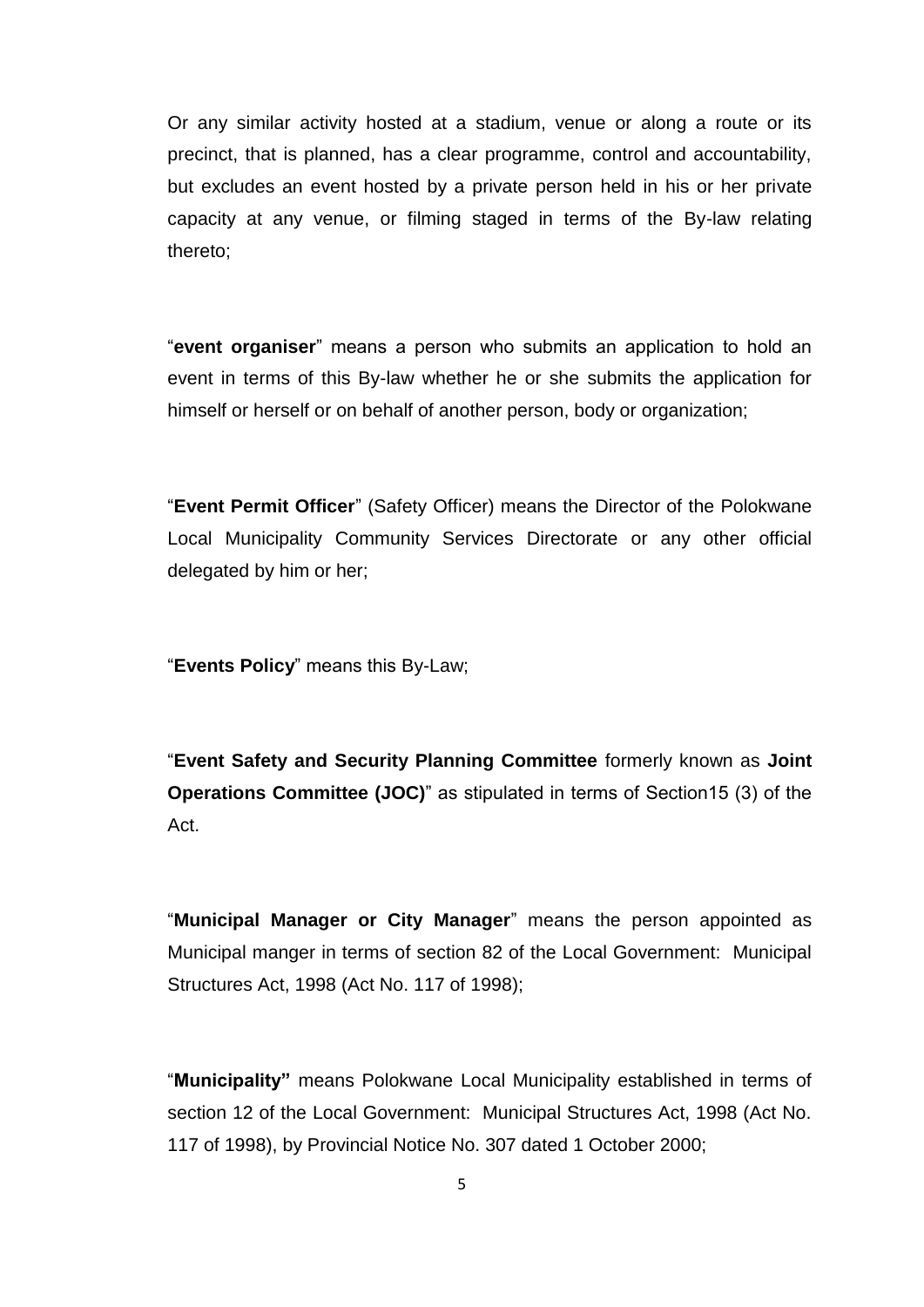"**Peace Officer**" includes members of the Security Services, Fire Services, Traffic Services Division of the City and South African Police Services

"**permit**" means a permit issued for the holding of an event in terms of section 5(3);

## "**public place**" means:-

- (a) Any public land, square, public swimming bath, public resort, ,public recreation site, public garden, park or hiking trail, including any portion thereof and any facility or apparatus therein or thereon, as well as any public open space, public road, road reserve, reserve street, lake, dam or river;
- (b) Any public building, structure, hall, room or office including any part thereof and any facility or apparatus therein, which is the property of, or possessed, controlled or leased by the City and to which the general public has access, whether on payment of admission fees or not;
- (c) Any nature conservation area including-
	- (i) Nature reserves;
	- (ii) Protected natural areas;
	- (iii) Nature conservation worthy areas;
	- (iv) Natural open spaces;

"**purpose-built venue**" means a venue correctly zoned, built and suitable for the holding of specific events;

**"safety certificate"** means a certificate referred to in section 7 regarding the safety of a stadium or venue for holding an event or determining the safe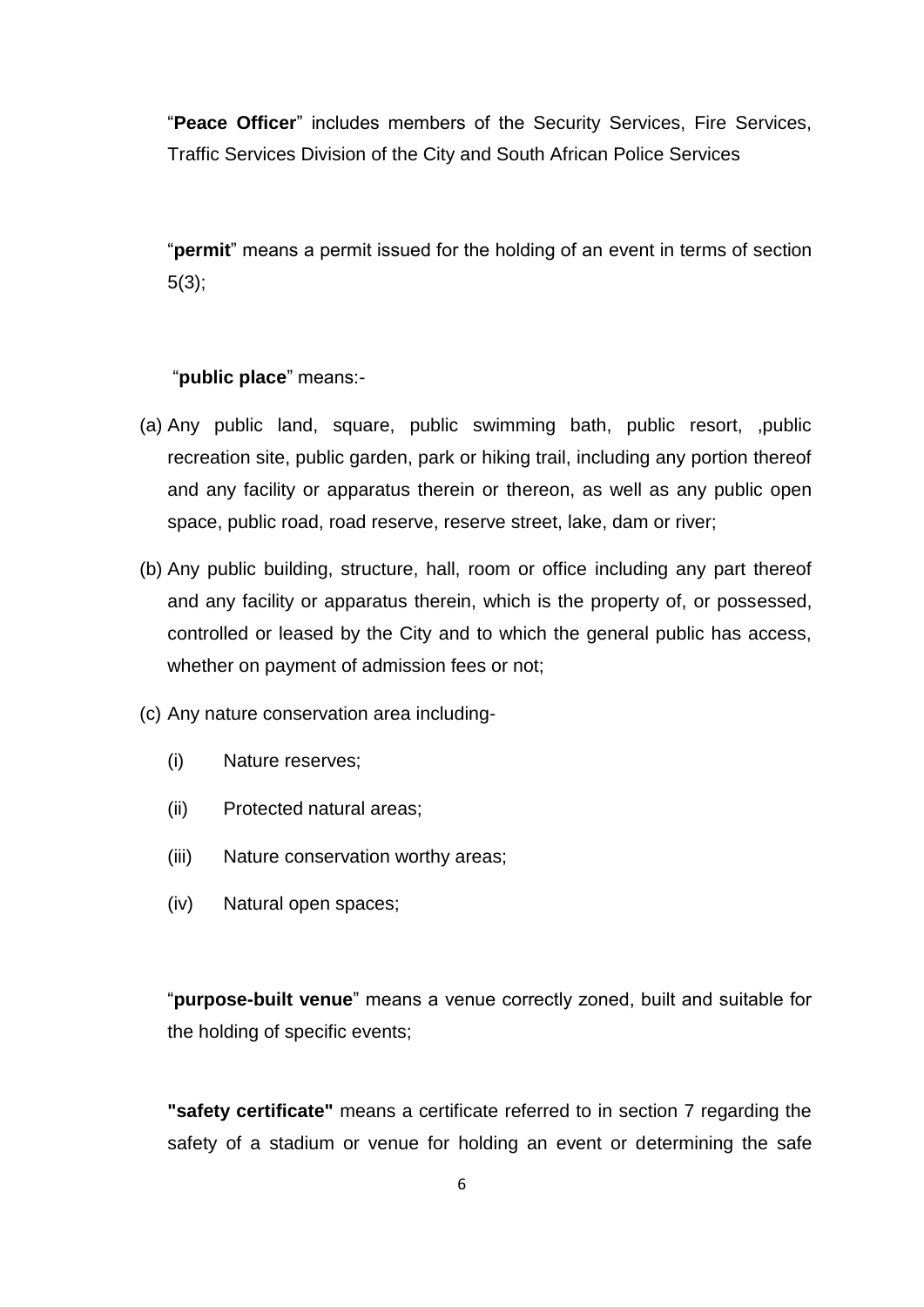spectator capacity of a stadium or venue and the level of risk of the event that may be hosted at a stadium or venue or issued in respect of a high-risk event;

**"safety and security plan"** means the safety and security plan referred to in section 16(1)(b) providing for the coordination of the functions of the roleplayers involved in the provision of safety and security at an event;

**"Safety at Sports and Event Management Committee"** means municipal internal committee responsible to scrutinise applications ensure that Strategic Business Units have the opportunity to ensure that event organiser has follow procedures and taken the minimum precautions for safety and security at event.

The following Strategic Business Units are critical for the achievement of such purpose; namely

- Disaster Management and Fire Services,
- Municipal Security Services
- Traffic Services
- Legal Services
- Environmental Health Services
- **Communications**
- Occupational Health and Safety
- Facility Management
- Facility Commercialisation
- Sports and Recreation
- LED and
- Waste Management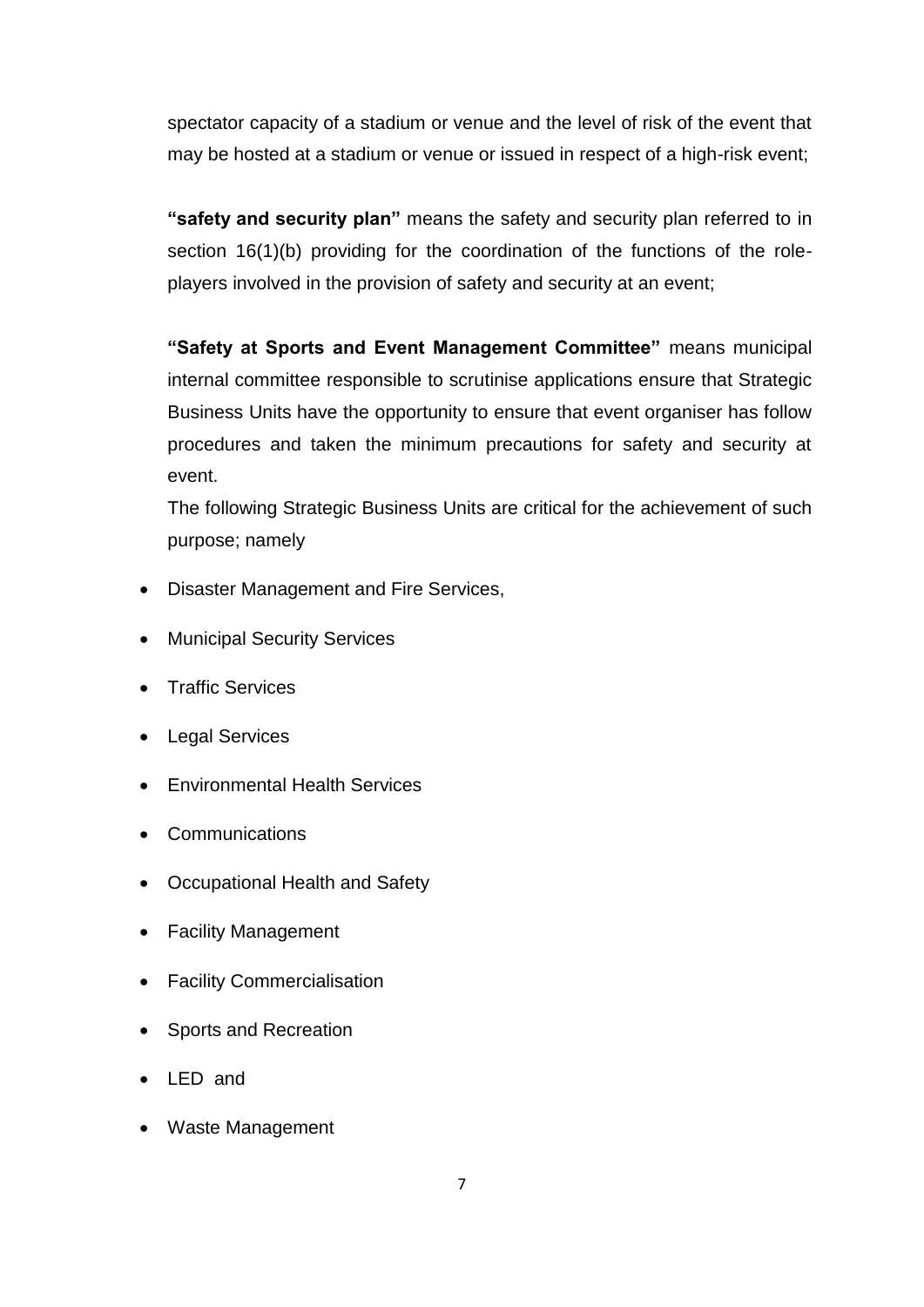**"safety officer"** means a person appointed in terms of section 4(4)(a) to assist with the planning and oversight of safety and security measures at an event;

**"security officer"** means a security officer as defined in section 1 of the Private Security Industry Regulation Act, 2001 (Act No. 56 of 2001);

**"security service"** means a security service as defined in section 1 of the Private Security Industry Regulation Act, 2001 (Act No. 56 of 2001), rendered at an event;

**"spectator"** means a member of the public who is an attendee or part of an audience at an event held at a stadium, venue or along a route or within their respective precincts;

"**stakeholder**" includes any person, organization or body who is affected or has a role to play in the management or holding of an event;

**"steward"** means a person appointed in terms of section 4(4)(b), and exempted in terms of section 20(5) of the Private Security Industry Regulation Act, 2001 (Act No. 56 of 2001), to be responsible for the marshalling and overseeing of the safe and general flow of spectators, the provision of event information, including safety and security information to spectators, the provision of ushering services and the provision of assistance with emergency evacuation procedures to persons within a stadium or venue and their precincts;

"**this By-law**" includes the Schedules hereto;

8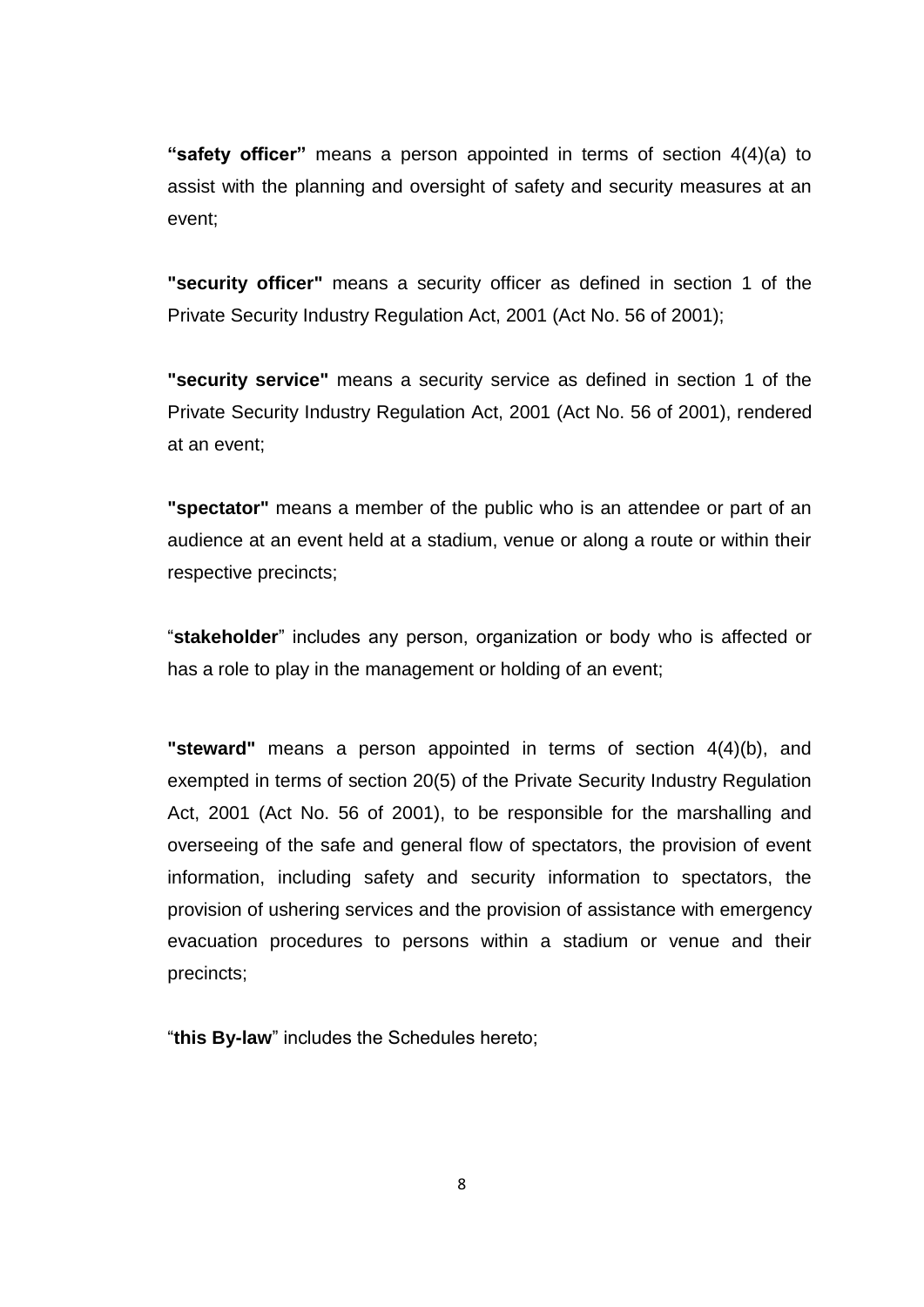"**venue**" means any open space, enclosed or semi-enclosed temporary structure or permanent structure zoned in terms of the applicable legislation-

- (a) Within which a temporary or permanent structure may be erected, where an event is to be hosted; and
- (b) Which, for the purposes of any categorization, designation and certification of an event may consist of-
	- (i) seating for spectators, attendees or an audience; or
	- (ii) A field of play or a permanent or temporary podium or other area within a venue, reserved for the purposes of hosting an event;

"**venue owner**" means any person or legal entity that, now or in the future, will directly or indirectly own, lease, rent, acquire or exercise the powers of an owner or occupier of a venue used for events.

**"VOC"** means venue operation centre contemplated in terms of section 17 of the Act where the entire safety and security is operated in respect of an event at ae stadium, venue or along a route is coordinated.

**"VOC commander"** means the authorised member of the South African Police Service who is in charge of the VOC or police official designated in terms of section 17 to be in charge of the VOC;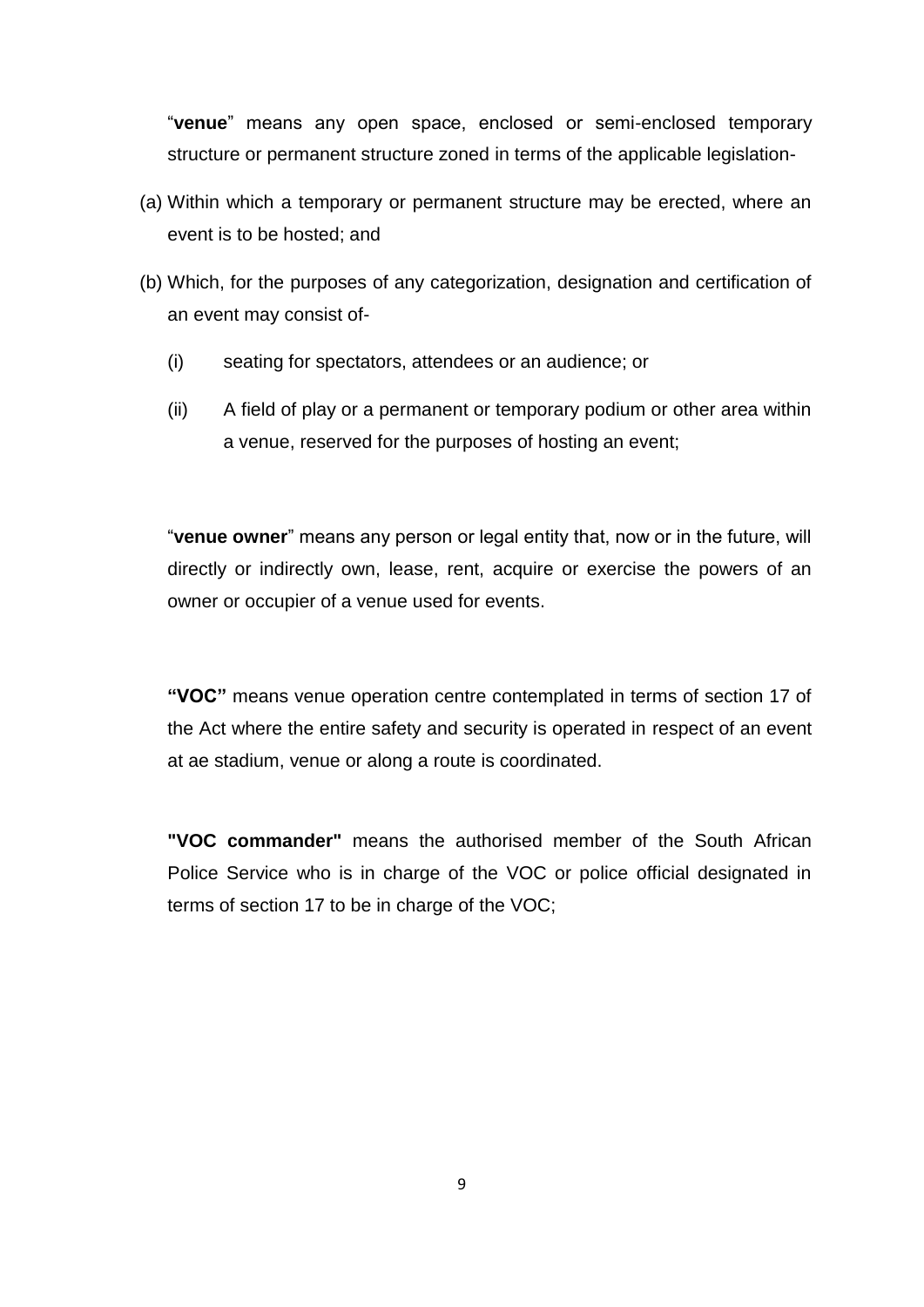#### **2. Application of this By-law**

- (1) This By-law applies to any event held within the area of jurisdiction of the City, including events held on both private land and public places, provided that where an event is held on private land, subject to any other applicable legislation, it has an impact on the resources of the City and the surrounding community.
- (2) This By-law does not apply to-
	- (a) Events of fewer than fifty (50) persons where there is no amplified sound or no temporary structures to be used; and
	- (b) Small events such as family and community events held on private property or purpose built venues, subject to any other legislation.
	- (c) Gatherings regulated under the Regulation of Gatherings Act 1993 (Act 205 of 1993).
- (3) Notwithstanding subsection (2), the Events Permit Officer or Safety Officer may-
	- (a) When the Events Permit Officer or Safety Officer finds that this By-law is, or likely to be, contravened by an event organizer;
	- (b) When a stakeholder affected by the impact and risk attached to an event files a complaint with the Event Permit Officer or Safety Officer,

Issue a compliance notice to the event organizer in terms of section 8 and act in terms of this By-law.

- (4) Purpose-built venues are not excluded from this By-law.
- (5) Owners or managers of purpose-built venues must submit an application to the events permit office for approval of their events programmes which shall be valid for one year.
- (6) The Events Permit Officer or Safety Officer may, from time to time, issue directives regarding specific or special application processes for any specific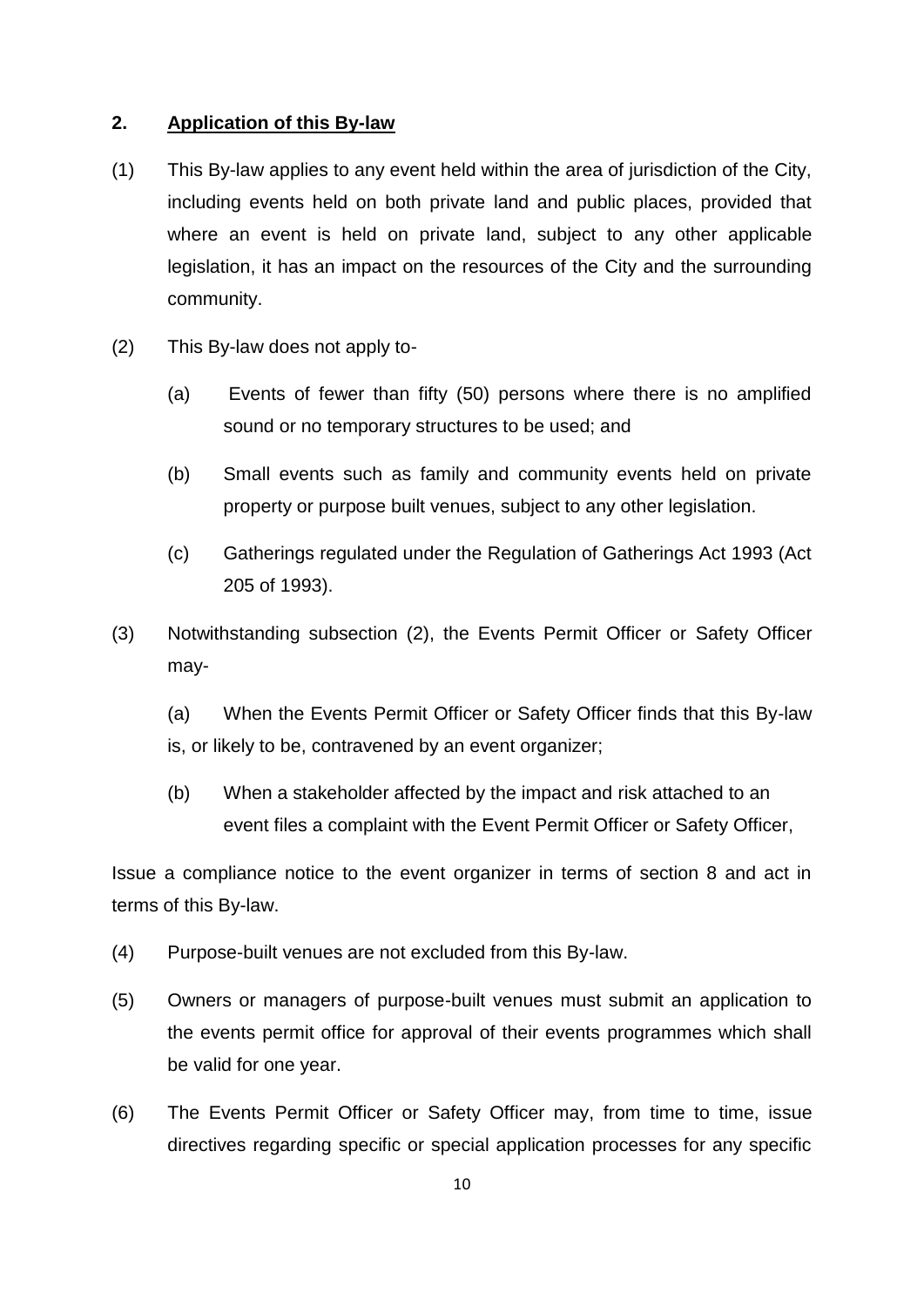or special event which may vary in respect of the criteria referred to in section 6.

(7) In the event of a conflict between this By-law and any other by-law or policy of the City this By-law shall prevail regarding the management and holding of events.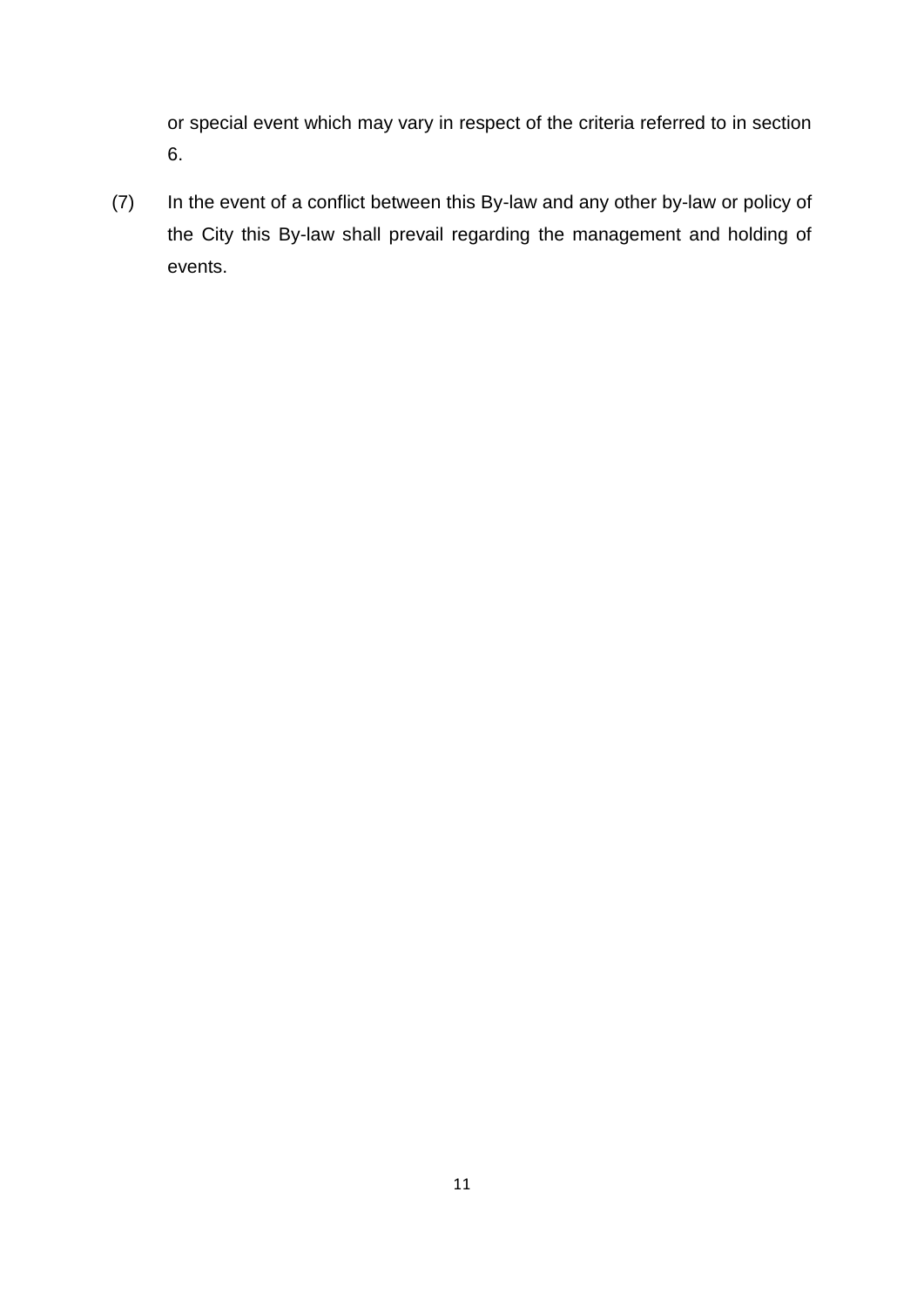# **Chapter 2**

## **3. Submission of applications for approval to host events**

# (1) **An application to hold or stage an event must be made by the event organiser and submitted-**

- (a) by a person who is at least 21 years old in terms of section  $4(8)(a)(b)$  of the Act;
- (b) in a form as prescribed by the Events Permit Officer or Safety Officer;
- (c) within the prescribed time frame;
- (d) by a person or on behalf of a person who possesses the necessary capacity and resources,

As set out in the Schedule 1, to the events permit office.

- (2) The application must include all information required as indicated in the prescribed form and any additional information as may be requested by the City.
- (3) In the event of failure to submit the information referred to in subsection (2) an application will not be considered in terms of this By-law and the Events Policy.

## **4. Requirements and conditions**

- (1) No person may hold or stage any event without obtaining a permit referred to in section 5(3).
- (2) An application for an event must comply with the provisions of this By-law and contain such information as indicated in the prescribed application form as set out in Schedule 2.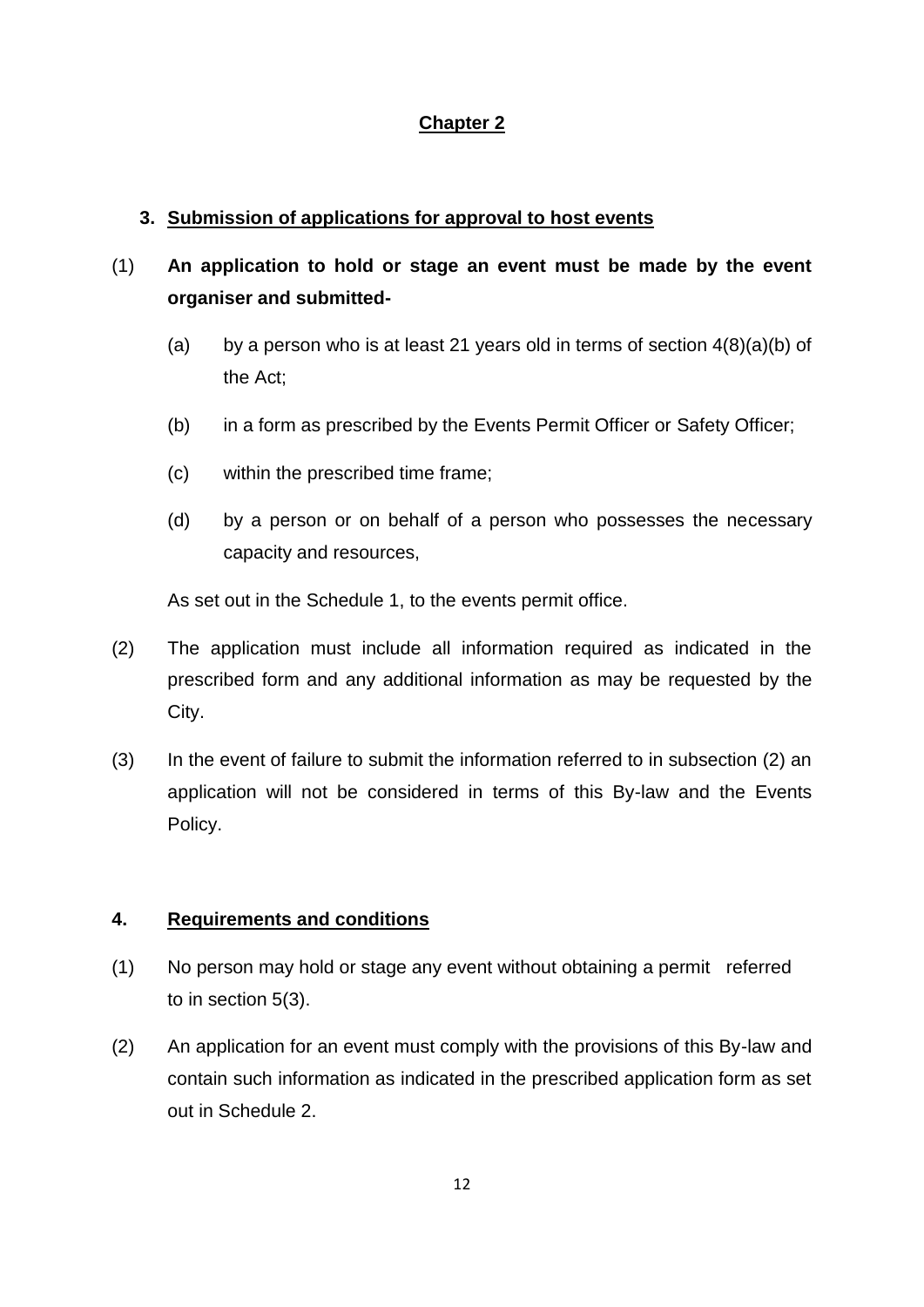The event organiser must attend and present to internal Event Management Committee about the intended event chaired by Event Permit Officer or Safety Officer.

- (3) The event organiser may not advertise the planned event before an application is submitted to the City and the Event Permit Officer or Safety Officer has informed the event organiser that the application has been approved in terms of section 5(1).
- (4) The Events Permit Officer must, in terms of the Events Policy depending on the nature of the event, ensure that consultation with relevant stakeholders identified by the City is undertaken by the event organizer.
- (5) The Council must, as part of its budgeting process in terms of the Local government: Municipal Finance Management Act, 2003 (Act No. 56 of 2003), determine tariffs and deposit payable for events.
- (6) The City shall not, in respect of any planning for an event, application, approval or permit issued for an event in terms of this By-law, be held liable for any-
	- (a) damage to or loss of an property of the event organiser; or
	- (b) costs incurred by an event organiser or any third party.
- (7) The event organiser, or the venue owner in the case of a small event referred to in section 2(2)(b), shall be liable for the cost of any service provided by the City for or in respect of an event.

#### **5. Decisions on events**

(1) Safety at Sports and Events Committee must receive and recommend the application for approval by the Municipal Manager before submission to Safety and Security Planning Committee for quality assurance and compliance**.**

13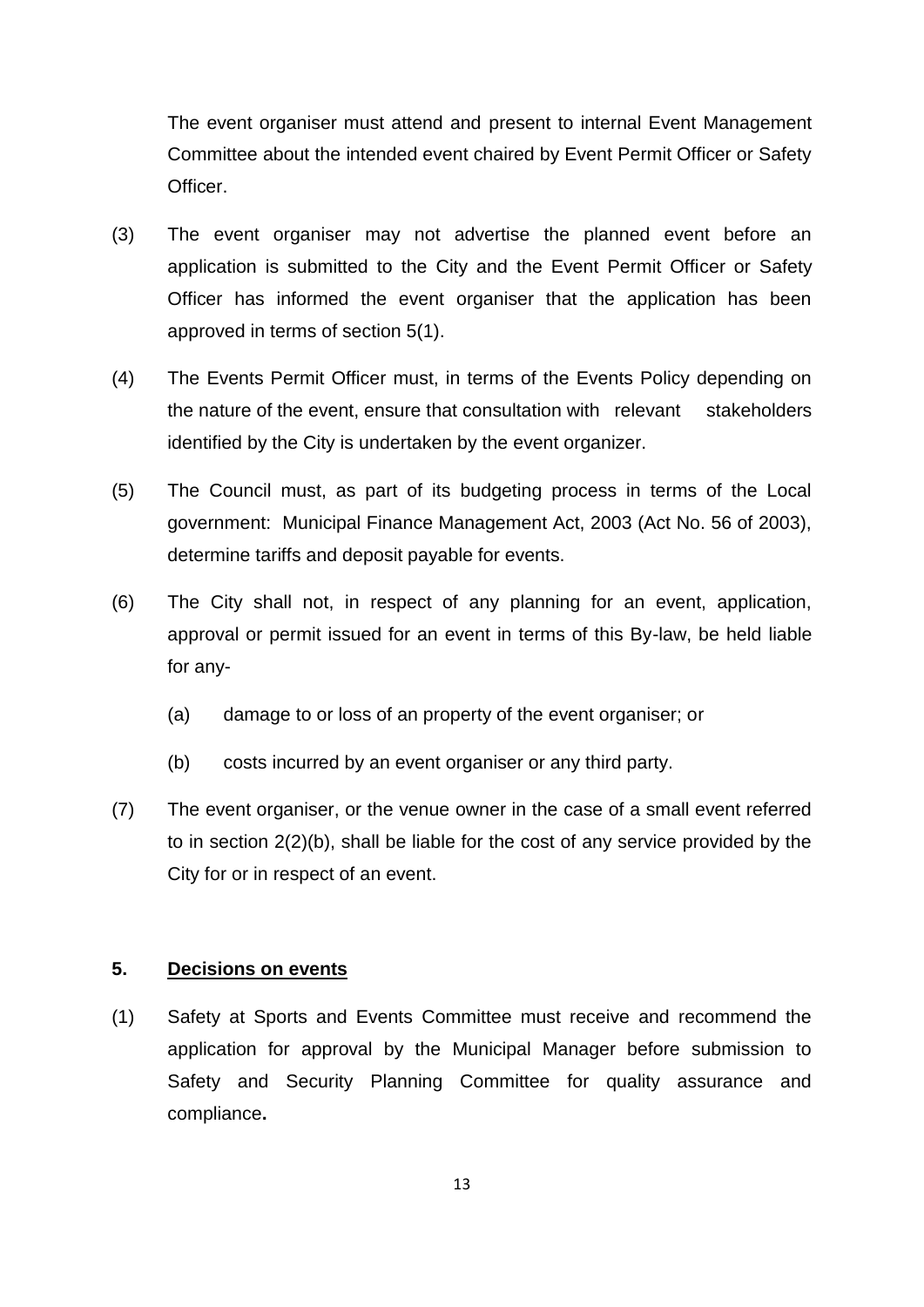- (2) The Events Permit Officer or Safety Officer in co-operation with the ( Event Safety and Security Planning) Joint Operations Committee (JOC) must approve or decline and plan an event in terms of this By-law and in accordance with section  $6(1)(3)(25)$ , within a time period applicable to an event as set out in Schedule 1.
- (3) Once a decision has been taken in terms of subsection (1) the applicant must be informed thereof in writing.
- (4) Where an application for an event has been approved, the Events Permit Officer must issue a permit with conditions.
- (5) Where an application for an event has been declined, reasons for the decision must be communicated to the applicant in writing.
- (6) The event organizer must make sure that the permit is available at the venue for inspection at all stages and at all times of the event.
- (7) The Event Permit Officer or Safety Officer shall upon thorough scrutiny by the Safety at Sports and Event Management Committee, taking into account compliance requirements, coordinate the Lease Agreement form and submit it to the Municipal Manager for approval upon signature by the applicant.

# **6. Criteria**

- (1) The Events Permit Officer or Safety Officer in co-operation with the JOC must ensure that applications for staging an event are considered in accordance with the following criteria where applicable:
	- (a) the type and size of an event;
	- (b) impact of the event in terms of the strategic fit to the Events Policy;
	- (c) impact in the event in respect of noise and amplified sound, traffic and logistical aspects, as well as marketing, economic, social and environmental objectives;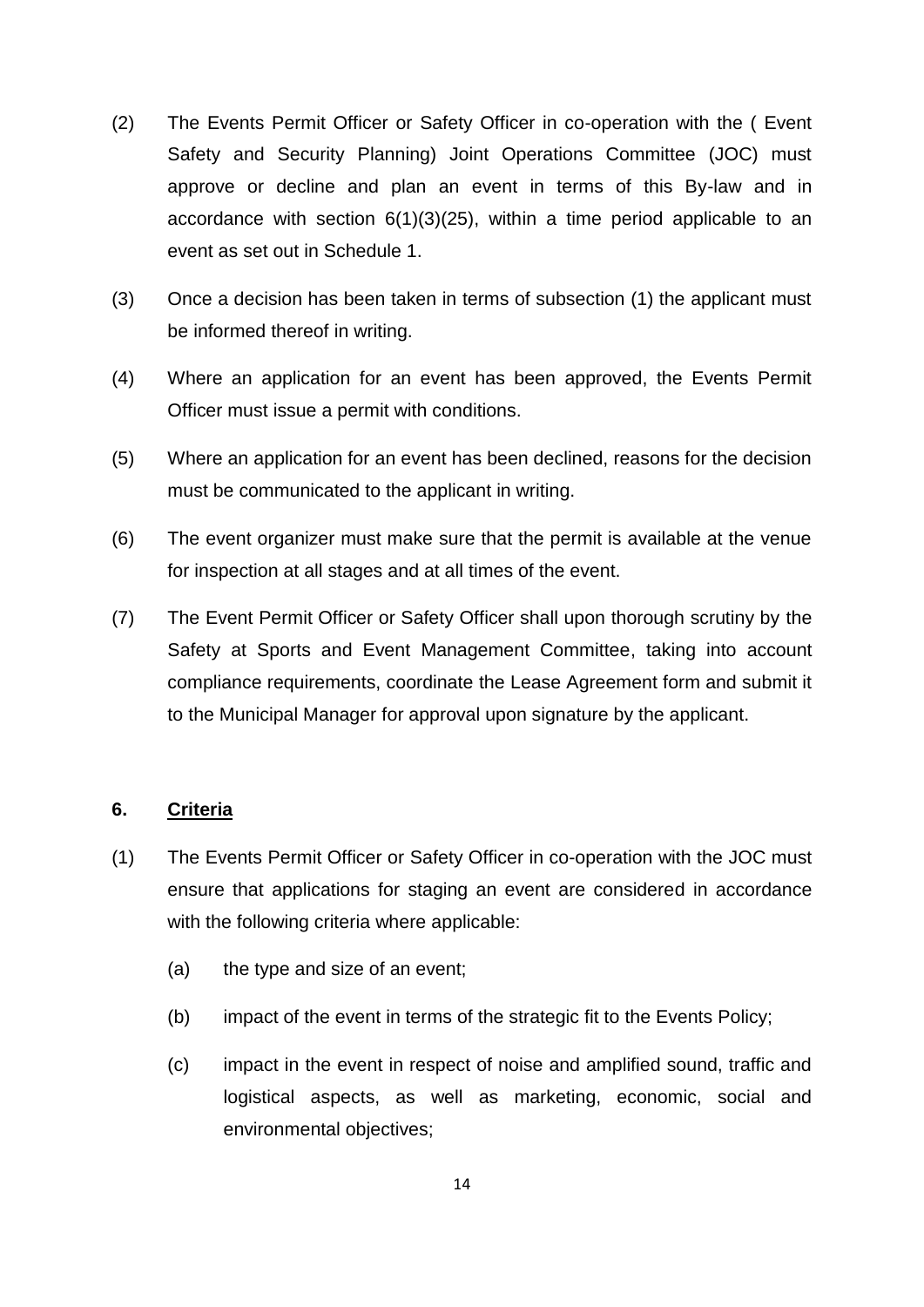- (d) the proposed use of the land complies with the applicable zoning scheme and any conditions applicable thereunder;
- (e) the safety and security risk management of the event in respect of the event plan, logistics, location, site design and other activities taking place near or at the event venue and other threats to the event;
- (f) return on investment of the event, in cases where the event is sponsored fully or partly by the City; and
- (g) the event complies with all applicable legislation.

## **7. Hosting an event**

- (1) An Event organiser shall apply to the National Commissioner of the South African Police Services to host an event, at least 90 days before the event date. This is to enable the National Commissioner to make a risk categorisation in accordance with section 6 of the Act.
- (2) Event organisers whose applications have been approved in terms of this Bylaw are responsible for the event and must ensure that-
	- (a) the event is held in compliance with the provisions of this By-law and does not contravene any other law;
	- (b) the conduct of persons attending an event and the activities undertaken or carried out at the event do not negatively impact on affected communities during such event;
	- (c) any compliance notice issued by the Events Permit Officer or Safety Officer in terms of section 8 is complied with.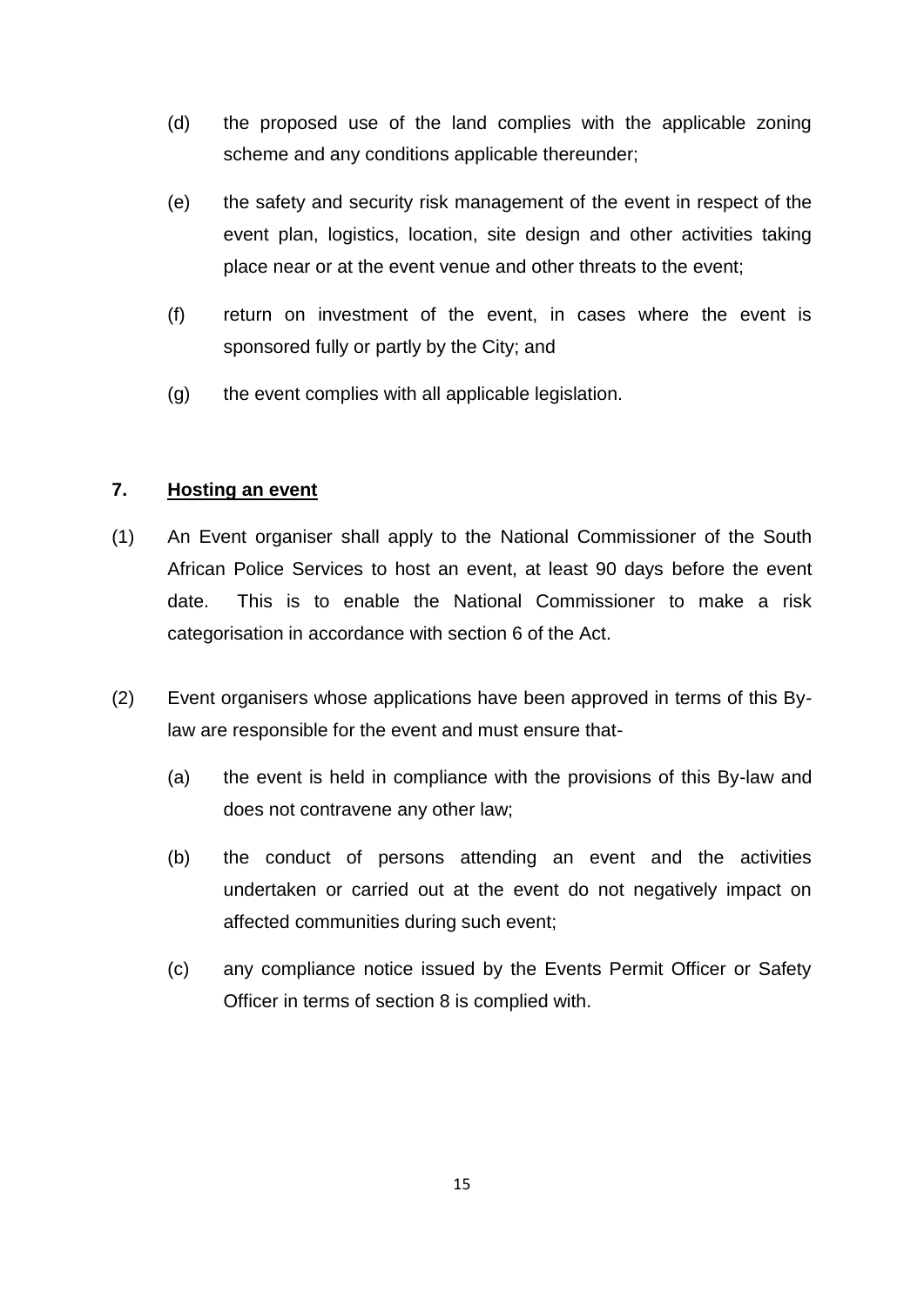## **8. Compliance Notice**

- (1) When the Events Permit Officer or Safety Officer finds that a provision of this By-law is contravened by an event organizer or that a condition has arisen that has the potential to lead to a contravention of this By-law or any other law, her or she-
	- (a) may issue a compliance notice to the event organizer; or
	- (b) may, on receipt of information from an authorized official relating to the contravention of this By-law or any other law in respect of the holding or staging of an event, issue a compliance notice to the event organiser.
- (2) A notice issued in terms of subsection (1) must state-
	- (a) the provision of the By-law that is being contravened or will be contravened if the condition is allowed to continue;
	- (b) the measures that must be taken to rectify the condition; and
	- (c) the time period in which the notice must be complied with.
- (3) If a person on whom notice was served in terms of subsection (1), fails to comply with the requirements of the notice, the Event Permit Officer or Safety Officer, or an authorized official may, for the purpose of this By-law, take such steps as may be necessary to rectify the condition at the cost of the event organizer.
- (4) A person who fails to comply with a compliance notice issued in terms of subsection (1) commits an offence.
- (5) The City shall, in respect of a person who fails to comply with a compliance notice in respect of one or more events-
	- (a) keep a record of non-compliance and consider any appropriate action as may be required; and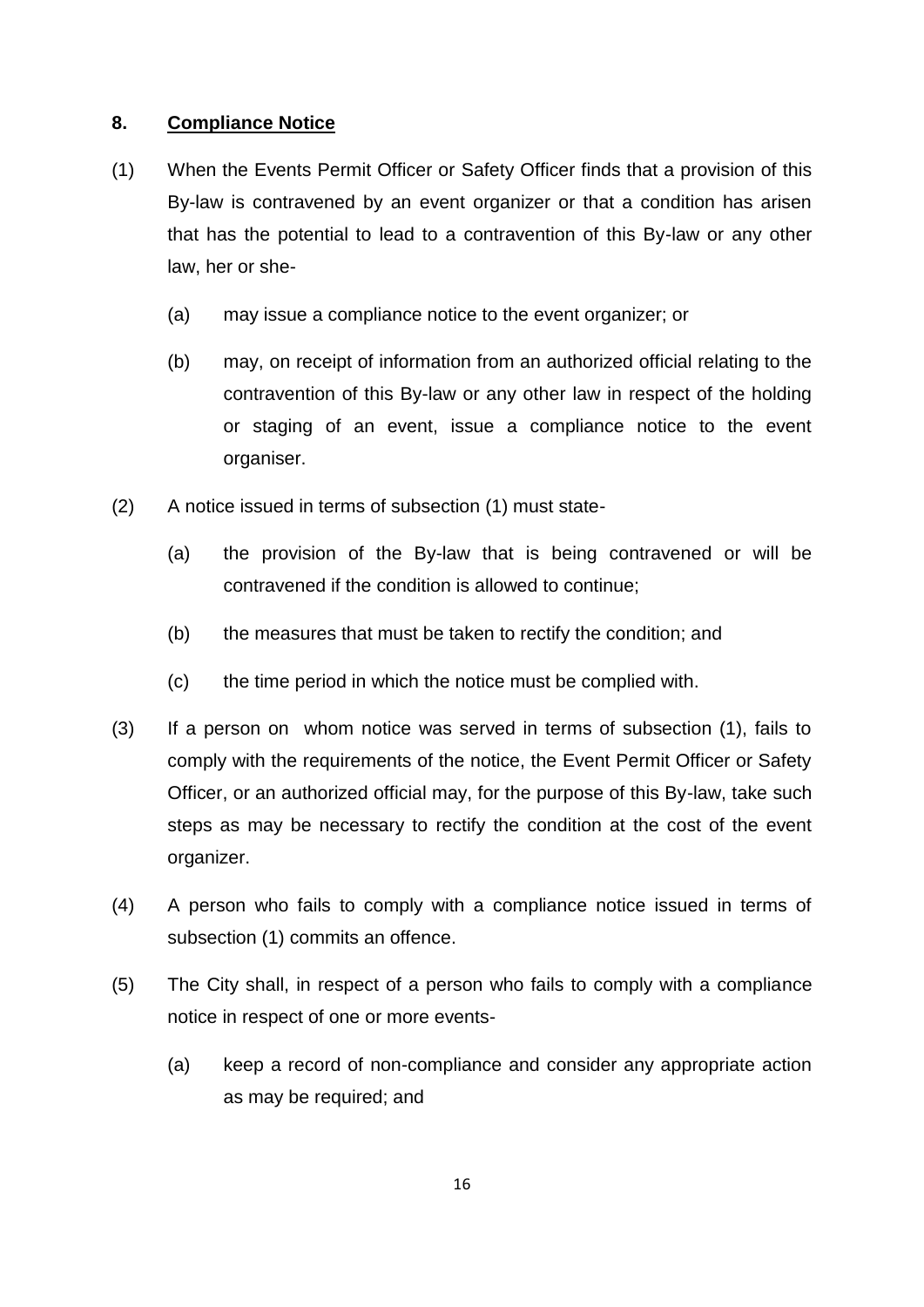(b) require an increased deposit from the person for future events to be held or staged by such person.

#### **9. Inspections and right of access**

- (1) The Events Permit Officer or Safety Officer, an authorized official or a Law Enforcement Officer may conduct inspections of a venue after the submission of an application, during or after the staging or holding of an event to determine compliance with this By-law.
- (2) The Events Permit Officer or Safety Officer has a right of access to or over any venue for the purposes of-
	- (a) doing anything authorised or required to be done by the City under this By-law;
	- (b) ascertaining whether there is or has been a contravention of the provisions of this By-law; and
	- (c) enforcing compliance with the provisions of this By-law.
- (3) An events Permit Officer or Safety Officer, an authorized official, or a Law Enforcement Officer may, by notice in writing served on the owner or occupier of any property, require such owner or occupier to provide, on the day and at the hour specified in such notice, access to such property to a person and for a purpose referred to in subsection (2).

## **10. Suspension and revocation of permit**

(1) The Event Permit Officer or Safety Officer may, where the event organizer fails to comply with a compliance notice issued in terms of section 8, by notice in writing to the event organiser and the Safety and Security Planning Committee Commander or VOC Commander-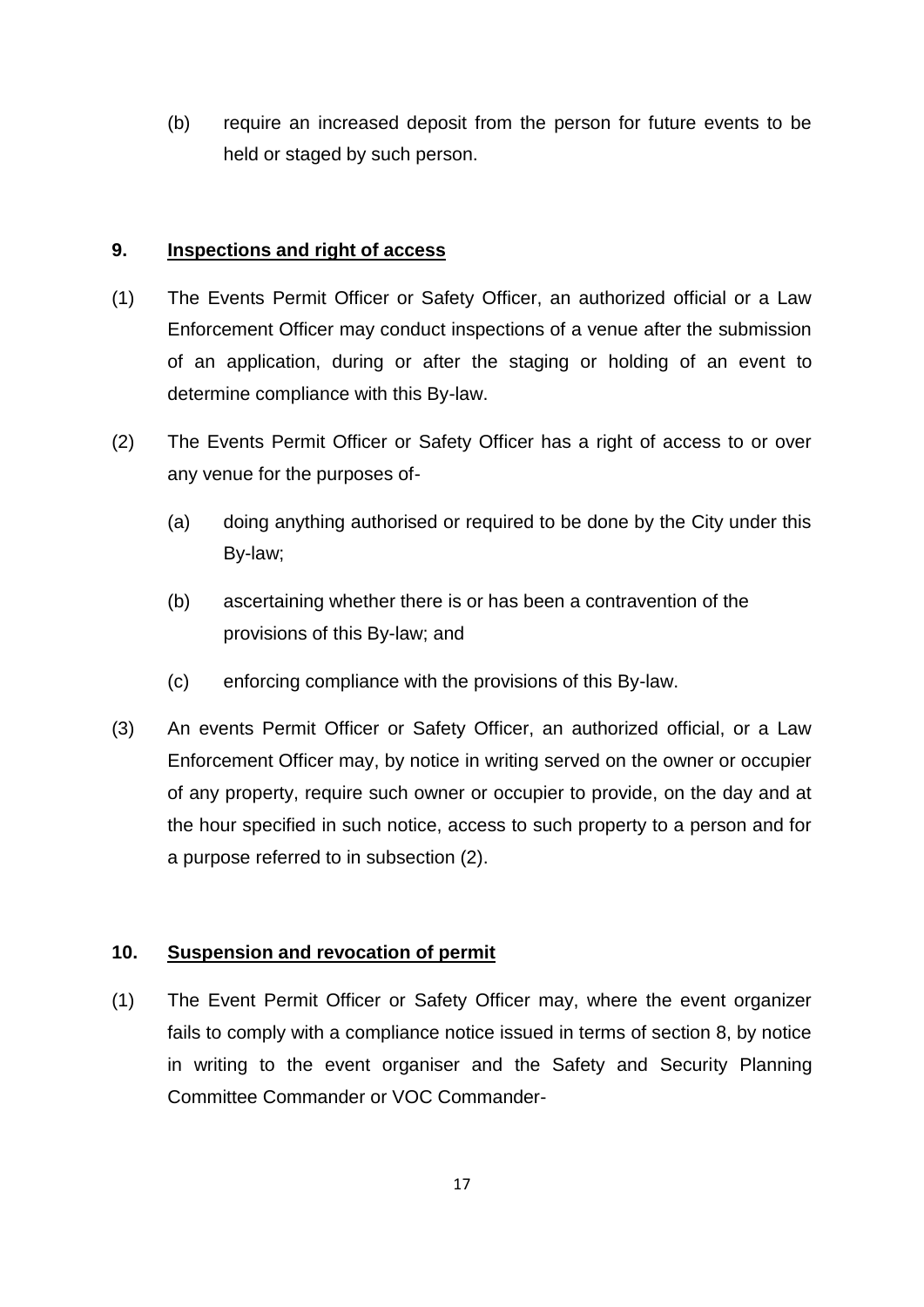- (a) suspend the permit immediately until the event organiser has complied with the compliance notice;
- (b) revoke the permit and take such steps as may be necessary in terms of this By-law, and the event organiser shall be liable for any costs incurred thereby; or
- (c) on receipt of information from a Safety Officer or an authorized official relating to failure to comply with a compliance notice, suspend or revoke the permit of an event organizer.
- (2) The City may, where the Event Permit Officer or Safety Officer has acted in terms of subsection (1), withhold the deposit paid by the event organizer for an event as security for the payment of such costs.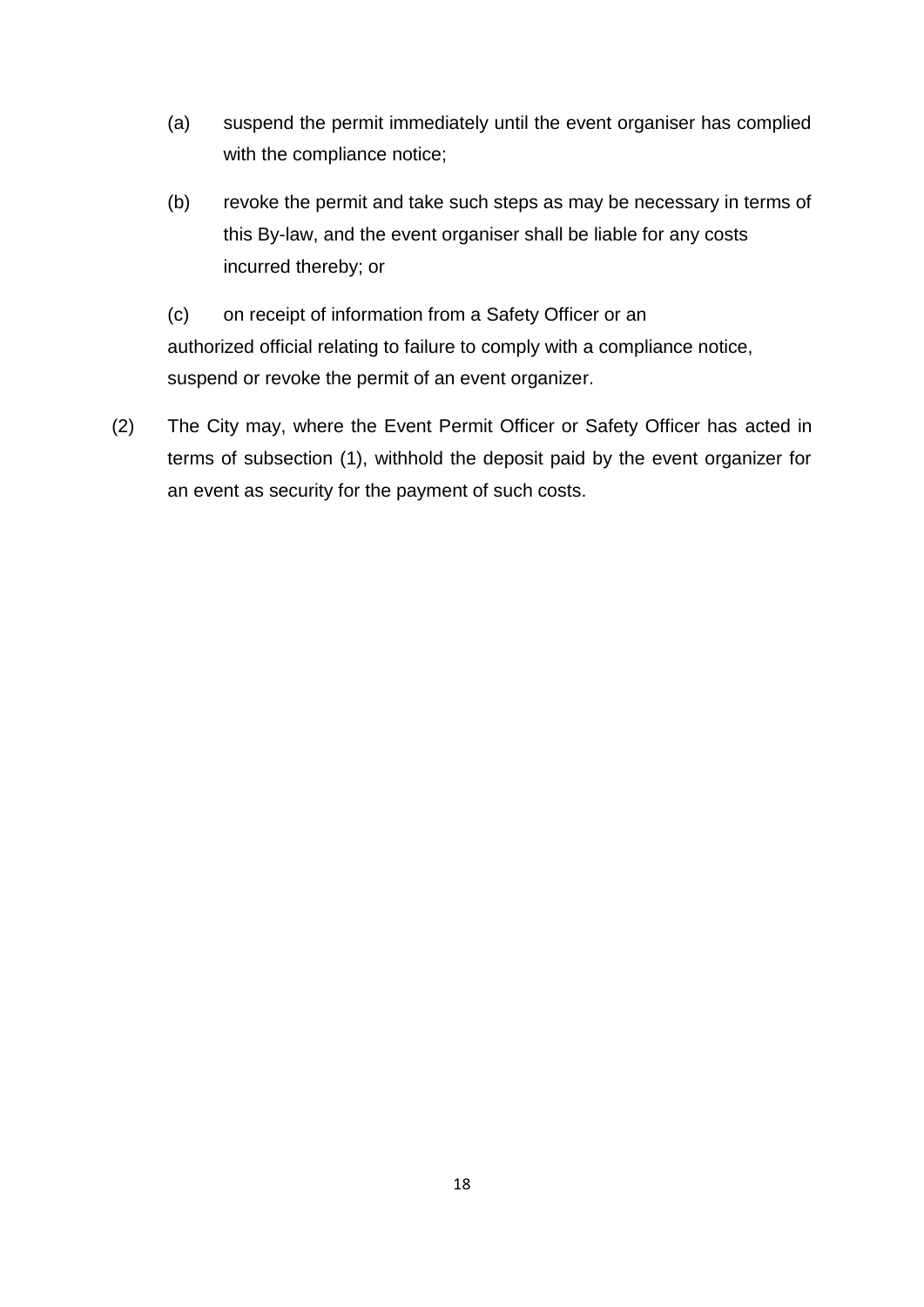# **Chapter 3**

#### **11. Agreements and Partnerships**

- (1) The City may enter into such agreements and partnerships with event organizers as may be necessary for the holding and management of events in terms of this By-law.
- (2) The City may, under an agreement or partnership contemplated in subsection (1), provide support either logistically, financially or both to specific events which are aligned to the strategic objectives of the City.
- (3) The agreements and partnerships contemplated in subsection (1) must provide for service levels, which must be met by the parties in order to ensure compliance with this By-law and the Local Government: Municipal Finance Management Act, 2003 (Act No. 56 of 2003).
- (4) Notwithstanding the provisions of this By-law relating to offences and penalties, an agreement concluded in terms of this section may provide for penalties for which an event organizer may be liable in the event of noncompliance therewith.

# **12. Delegations**

- (1) The Events Permit Officer or Safety Officer may delegate any of the powers conferred on him or her in this By-law to any other official of the City.
- (2) The Events Permit Officer or Safety Officer must, once an application for an event has been approved in terms of this By-law but before such approval is communicated to the event organizer, consult with the Chairperson of the relevant Portfolio Committee and the Ward Councillor, and such a consultation shall be deemed to be an approval in terms of the System of Delegation of Powers.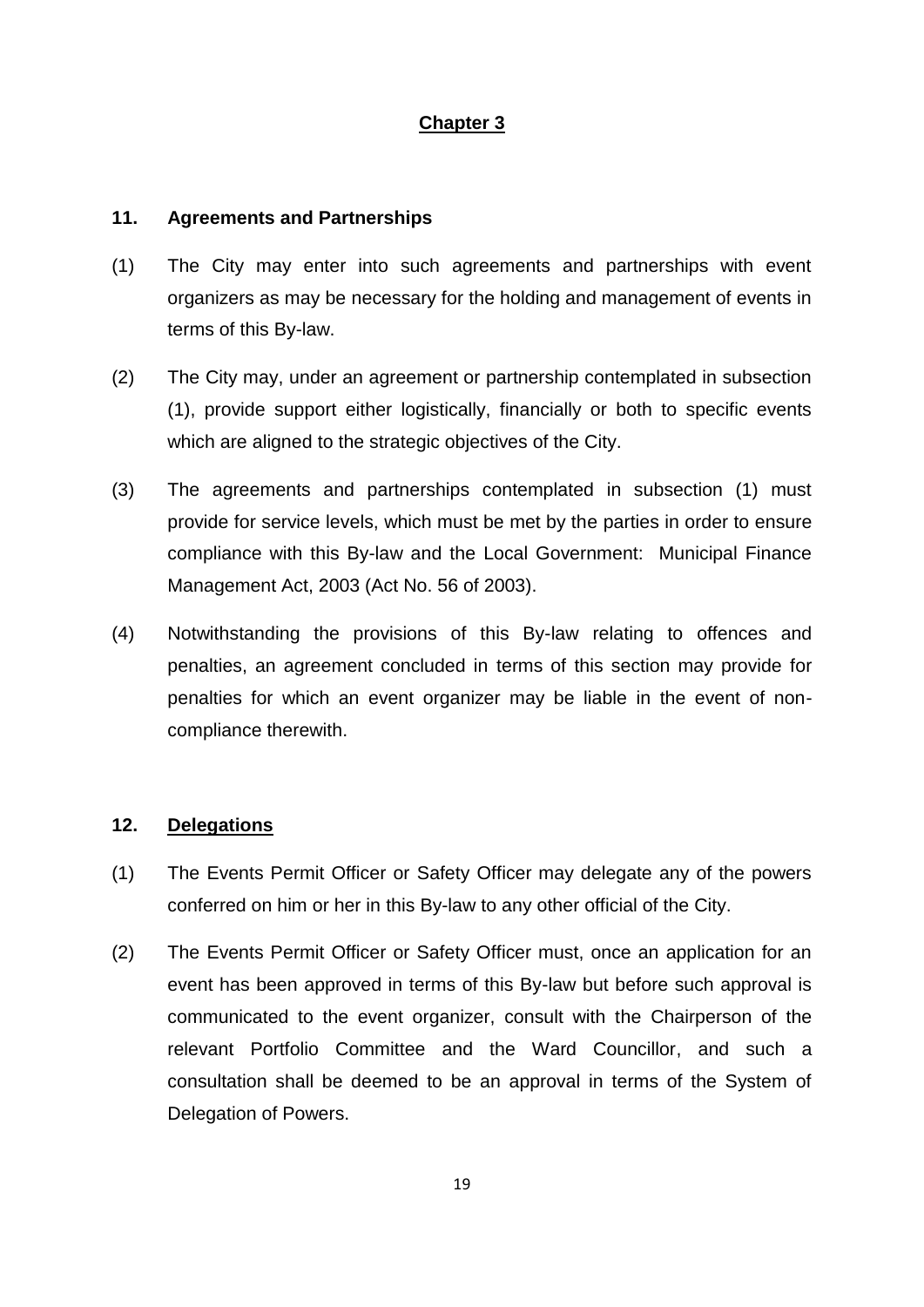## **13. Right of Appeal**

- (1) Parties to a dispute arising from a conflict in terms of this By-law must attempt to resolve such conflict before exercising the right of appeal contemplated in subsection (2).
- (2) The event organizer may appeal against a decision where his or her application to hold an event has been declined.
- (3) An appeal may be lodged in writing with the Municipal Manager within a period as indicated in Schedule 1 in relation to the type of event concerned.
- (4) The application which is a subject of appeal must be decided in terms of section 5 before the appellant may lodge an appeal within the applicable timeframes set out in Schedule 1.
- (5) An appeal lodged in terms of this section must be considered and decided within such time as indicated in Schedule 1 in relation to the type of event concerned.
- (6) The Municipal Manager may delegate any official of the City to consider and decide on appeals referred to in subsection 2.

## **14. Indemnity**

- (1) The event organizer must provide-
	- (a) evidence to the satisfaction of the Municipal Manager, of appropriate indemnity cover; and
	- (b) where an activity which may put the public at risk will be involved, evidence to the satisfaction of the Events Permit Officer or Safety Officer and JOC of appropriate specialized risk insurance, blanket liability or work cover.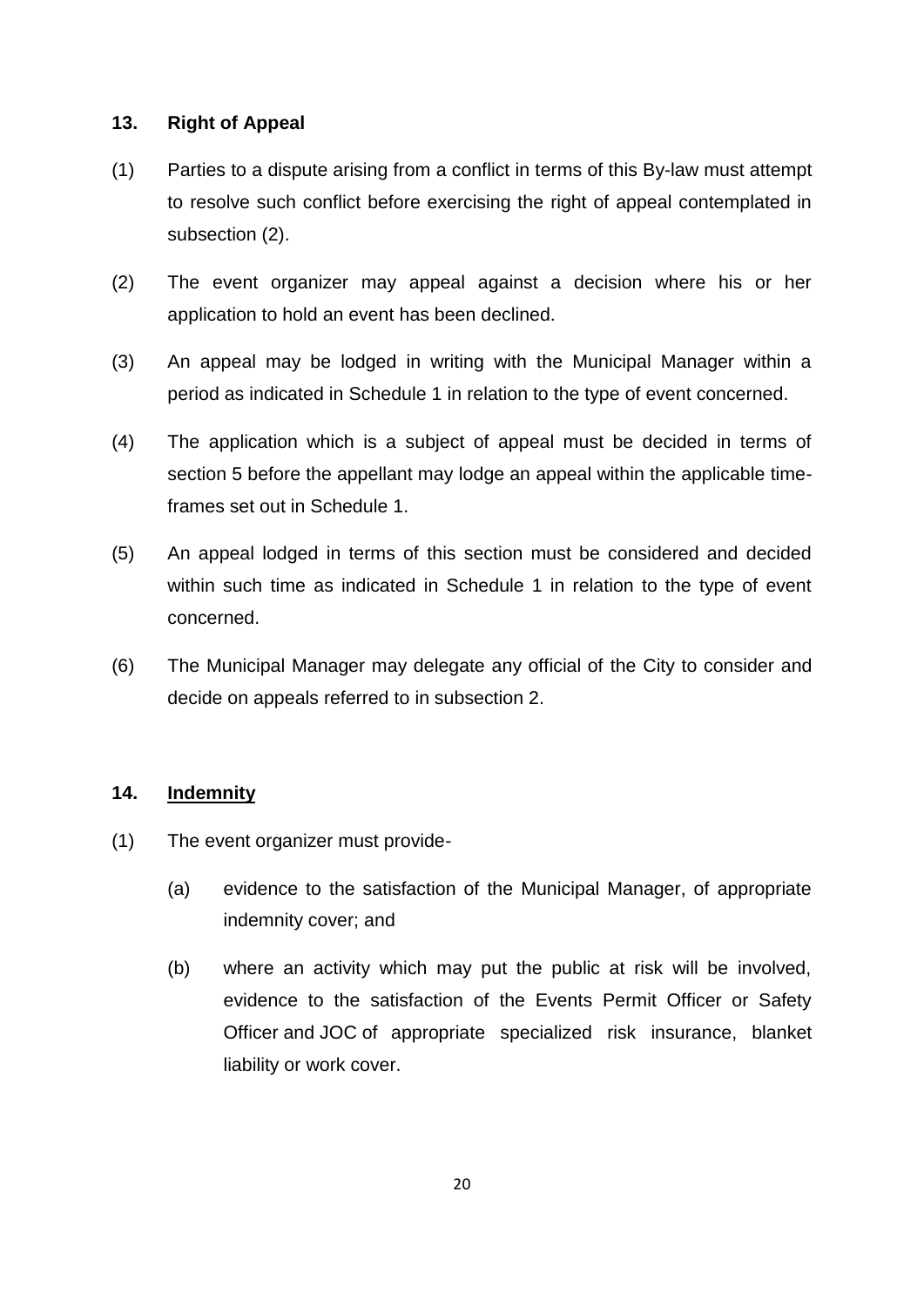(2) The City shall not be liable for any costs, including any damage or loss, incurred or suffered as a result of an event held without an approval in terms of this By-law.

## **15. Offences and Penalties**

- (1) Failure to comply with any provision of this By-law constitutes an offence.
- (2) A person who commits an offence in terms of this By-law shall, on conviction, be liable for a fine or a term of imprisonment, or both such fine and such imprisonment.

# **16. Short title**

This By-law is called **Polokwane Local Municipality Safety Management at Sports and Recreational Events By-law**.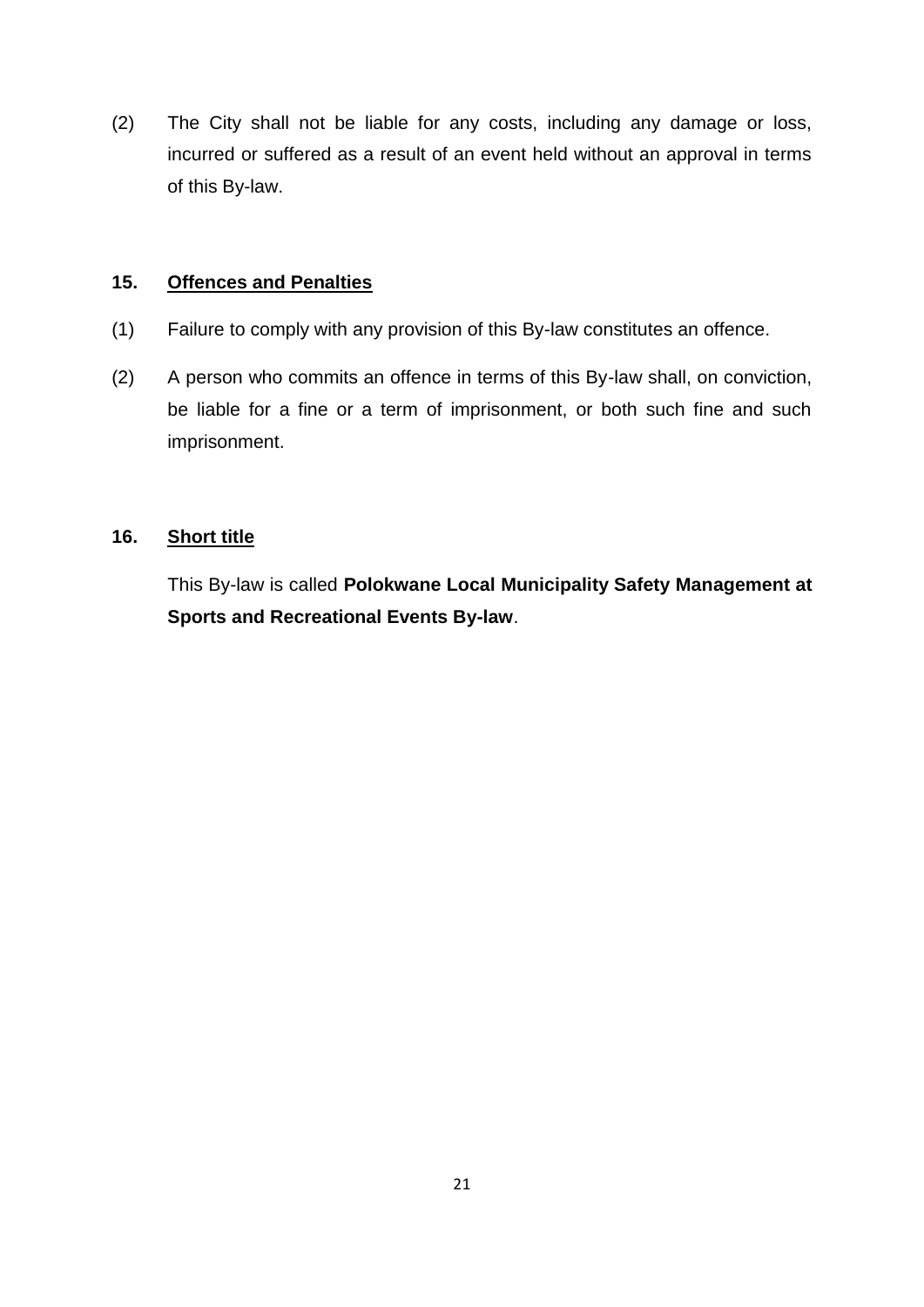# **Schedule 1 SCHEDULE OF EVENTS APPLICATION TIME FRAMES**

Subject to applicable criteria, the following timeframes below will apply:

| <b>SIZE</b> | <b>CROWD SIZE/NO</b> | <b>MINIMUM TIME FOR</b>     | <b>MINIMUM</b><br><b>TIME</b> | <b>APPEALS TO BE</b>           | <b>APPEALS TO BE</b>                        |
|-------------|----------------------|-----------------------------|-------------------------------|--------------------------------|---------------------------------------------|
|             | <b>OF</b>            | SUBMISSION OF AN            | FOR THE CITY TO               | BY<br><b>LODGED</b>            | BY<br><b>DECIDED</b>                        |
|             | <b>PARTICIPANTS</b>  | <b>APPLICATION</b><br>ΤО    | <b>RESPOND TO AN</b>          | <b>APPLICANT</b>               | <b>MUNICIPALITY</b>                         |
|             |                      | <b>MUNICIPALITY</b><br>THE. | <b>APPLICATION</b>            | <b>WITH</b>                    | <b>WITHIN</b>                               |
|             |                      | BY.<br>THE.<br><b>EVENT</b> | <b>FOR STAGING AN</b>         | <b>MUNICIPALITY</b>            |                                             |
|             |                      | <b>ORGANISER</b>            | <b>EVENT</b>                  | <b>WITHIN</b>                  |                                             |
|             |                      | BEFORE THE DATE             |                               |                                |                                             |
|             |                      | OF AN EVENT [all            |                               |                                |                                             |
|             |                      | required information        |                               |                                |                                             |
|             |                      | relating<br>to<br>the       |                               |                                |                                             |
|             |                      | application must be         |                               |                                |                                             |
|             |                      | submitted in terms of       |                               |                                |                                             |
|             |                      | section 3(2)]               |                               |                                |                                             |
|             |                      |                             |                               | hours                          |                                             |
| Small       | 50 to 2000           | 15 working days<br>(3)      | 10 working days (2)           | 24<br>οf<br>receipt of written | 24 hours of receipt<br>of written notice of |
|             |                      | weeks)                      | weeks)                        | notice<br>from                 |                                             |
|             |                      |                             |                               | municipality                   | appeal                                      |
|             |                      |                             |                               | indicating failure             |                                             |
|             |                      |                             |                               | to resolve conflict.           |                                             |
|             |                      |                             |                               |                                |                                             |
| Medium      | 2001-5000            | 30 working days (a          | 15 working days (3)           | 48<br>hours<br>of              | Within 48 hours of                          |
|             |                      | month)                      | weeks)                        | receipt of written             | receipt of written                          |
|             |                      |                             |                               | notice from the                | notice.                                     |
|             |                      |                             |                               | municipality                   |                                             |
|             |                      |                             |                               | indicating failure             |                                             |
|             |                      |                             |                               | to resolve conflict.           |                                             |
| Large       | 5001-10 000          | 60 working days<br>(2)      | 20 working days (4            | 48<br>hours<br>of              | Within 3 working                            |
|             |                      | months)                     | weeks)                        | receipt of written             | days.                                       |
|             |                      |                             |                               | notice from the                |                                             |
|             |                      |                             |                               | municipality                   |                                             |
|             |                      |                             |                               | indicating failure             |                                             |
|             |                      |                             |                               | to resolve conflict.           |                                             |
|             |                      |                             |                               |                                |                                             |
| Very Large  | $10001 - above$      | 90 working days (3)         | 40 working days (2)           | 48<br>hours<br>of              | Within 5 working                            |
|             |                      | months)                     | months)                       | receipt of written             | days.                                       |
|             |                      |                             |                               | notice from the                |                                             |
|             |                      |                             |                               | municipality                   |                                             |
|             |                      |                             |                               | indicating failure             |                                             |
|             |                      |                             |                               | to resolve conflict.           |                                             |
|             |                      |                             |                               |                                |                                             |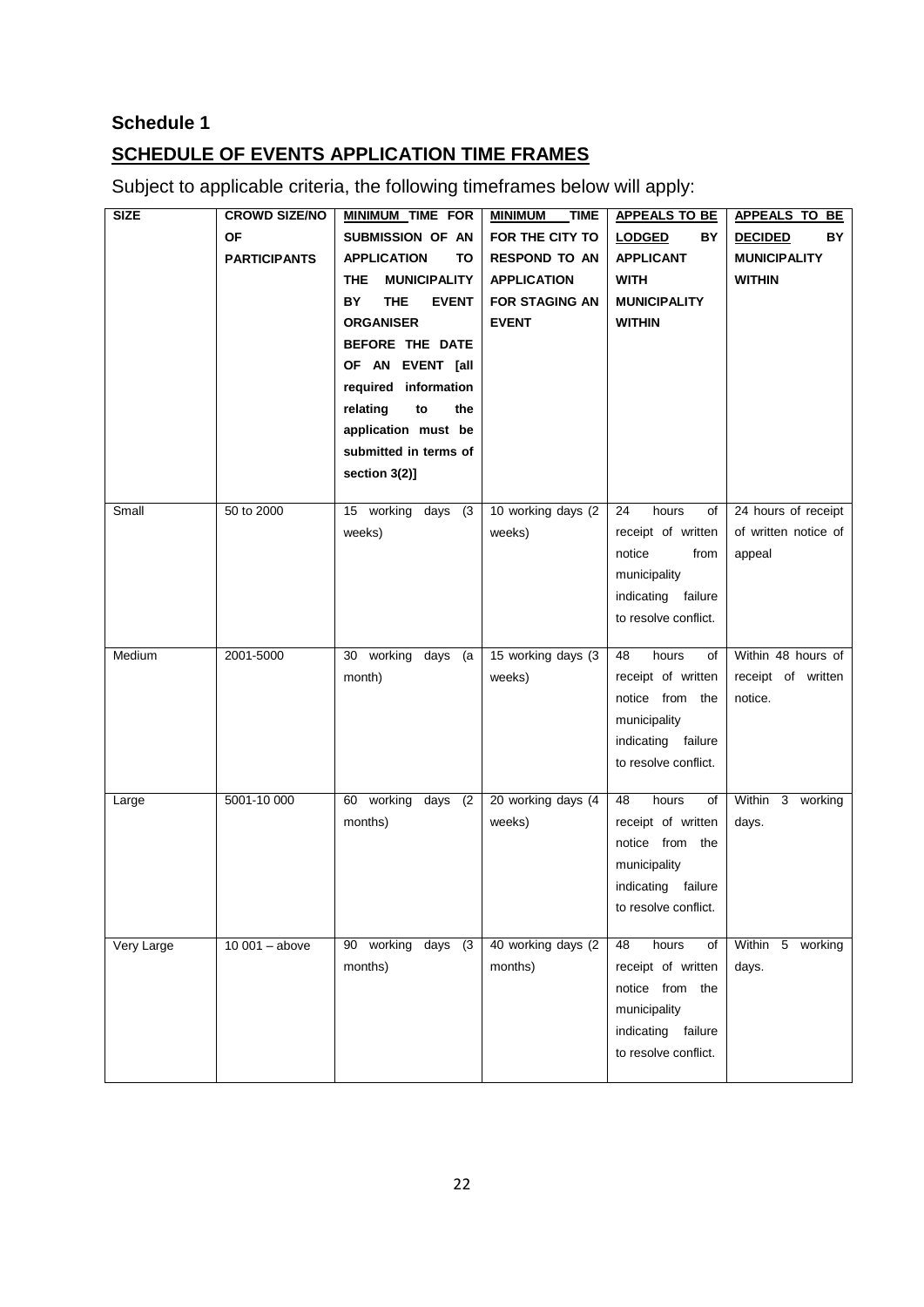#### **NOTE:**

- 1. The timeframes do not include events applications where a land use planning approval is requires, i.e. where an event is to be held on land which is not appropriately zone. In such instances, the time frames for a very large event will apply.
- 2. If a small event includes food vendors, a minimum of 15 days will be required if food vendors need to apply for licences and certificates of acceptability.
- 3. Any event which involves an application for temporary land use departure and where the departures has not been granted must follow the appeal process as outlined in the Land Use Planning Ordinance, 1985 (Ordinance No. 15 of 1985)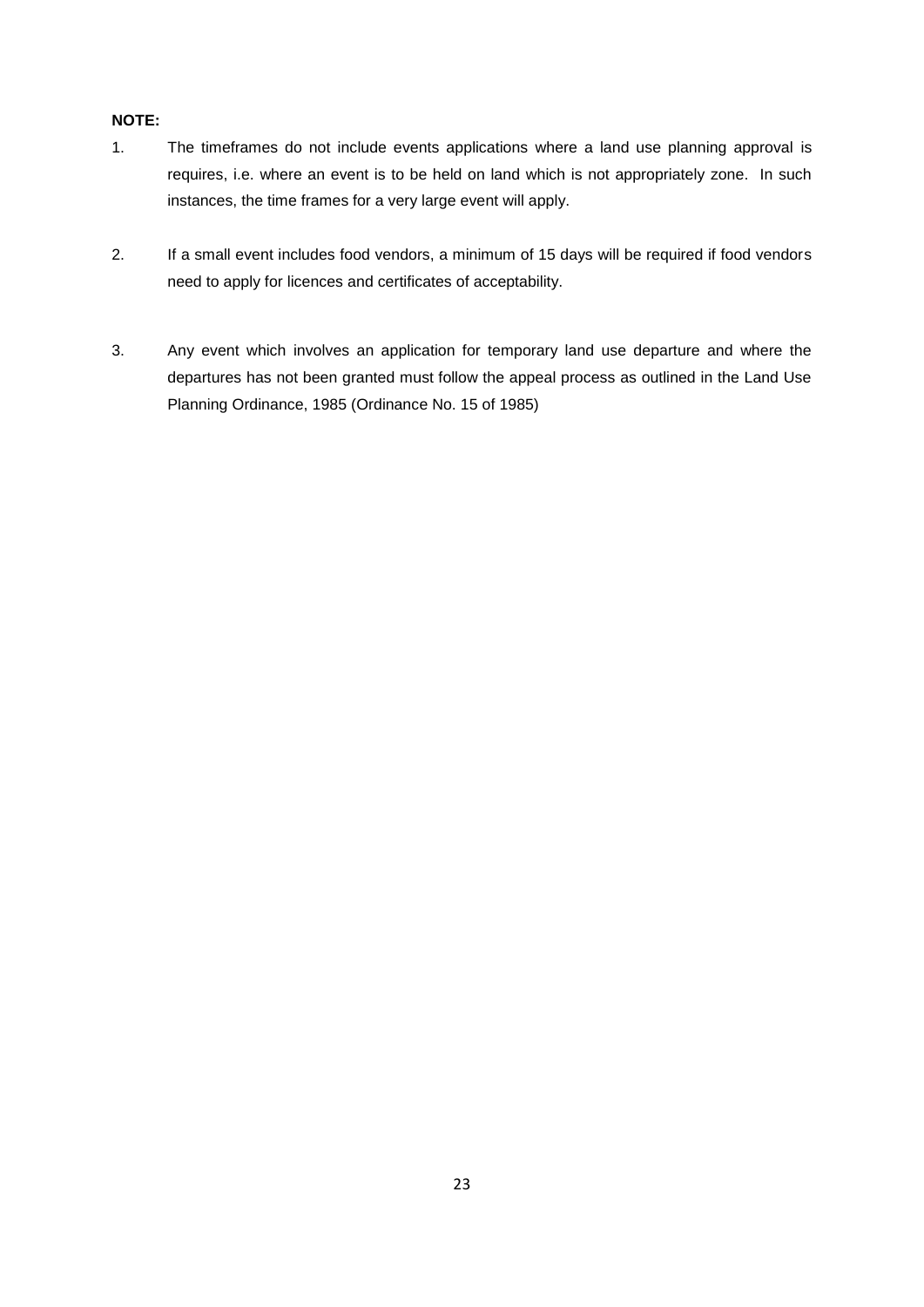#### **Schedule 2**

#### **EVENTS REQUIREMENTS LISTING**

- **Note: The Municipality may request information additional to that listed as determined by the type and detail of the event**
- a. Description of event: including type, date, venue, locality and number and profile of participants.
- b. Event Programme: full details and times, plus contact details for person responsible for each aspect of event.
- c. Layout of event: including stages, marquees, catering, venue operation centre etc.
- d. Zoning confirmation of the permitted land use or land use planning approval where necessary.
- e. Transport and Traffic Management Plans, which may include where applicable, proposed road closures, route plan, parking, optimal public transport utilisation, emergency access routes. The format of the Transport and Traffic Management Plans will be as prescribed by the Municipality.
- f. Crowd Management Plan.
- g. Emergency and Contingency Plans: including medical, security, emergency, facility, evacuation.
- h. Event Communication Plan: including ticket selling strategy, accreditation.
- i. Community Participation Plan: including but not limited to contact with Councillor/s; Community/Residents Organisations/Associations and Business Associations.
- j. Environmental Management Plan: including a rehabilitation plan, financial guarantee, or any applicable environmental heritage permission.
- k. Integrated Waste Management Plan: including immediate precinct.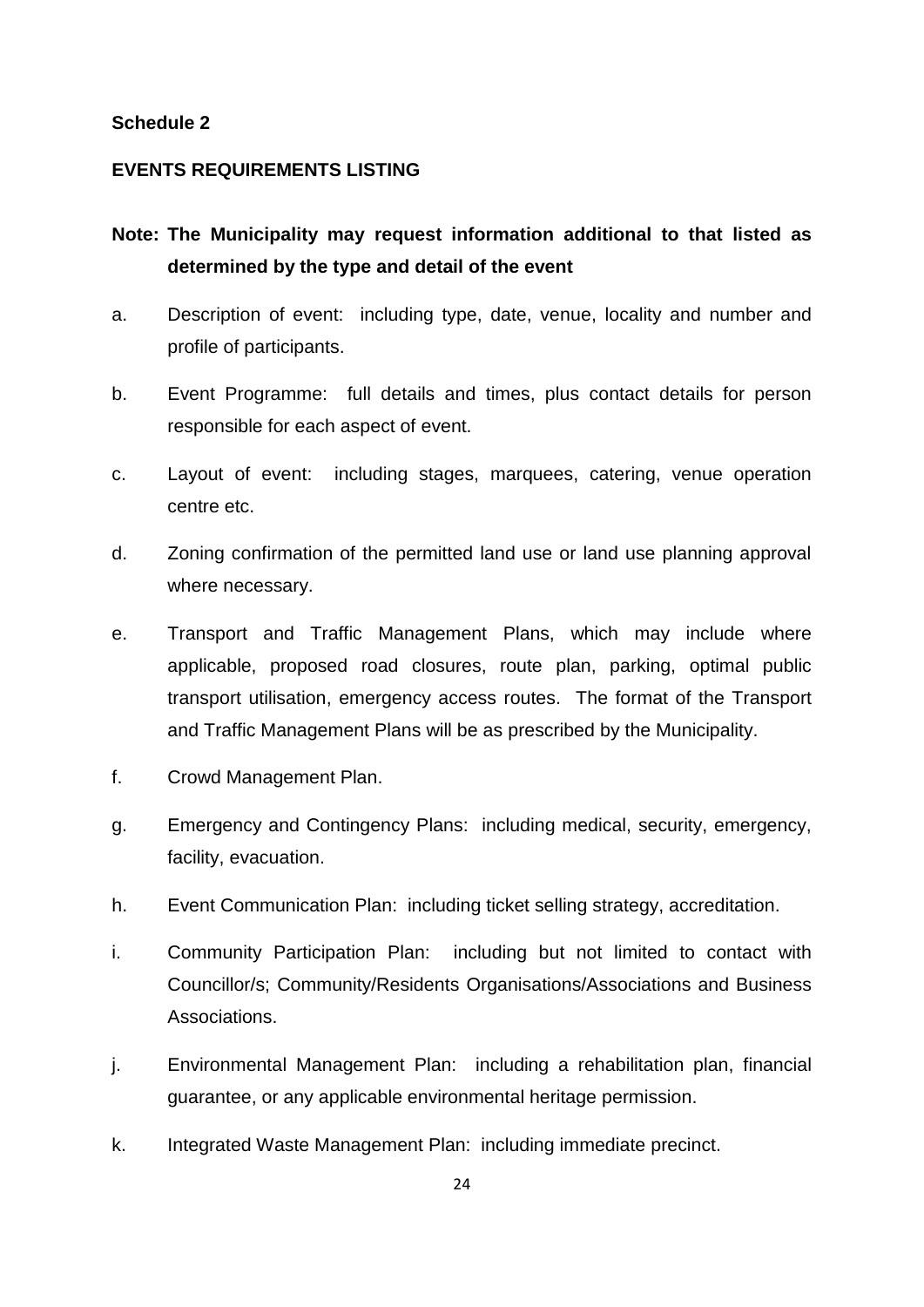- l. Vendors/Caterers: list of details and use of liquid petroleum gas.
- m. Health requirements including: certificates of acceptability, vendor licences, ablution facilities or mobile toilets.
- n. Completed application forms for: amplified sound (including public participation) and erection of stages/marquees. (Proof of submission of an application for liquor licence/s, fireworks application, civil aviation application as per the specifics of the type of event.
- o. Polokwane Municipality's services requirements: including electricity, water, waste management plan (during and after the event), transport, roads and storm water.
- p. Indemnity forms and public liability insurance confirmation letter.
- q. Written approval from venue owner/ venue manager to the applicant authorising the event organiser to the use of the facility/venue to host the event.

# *For detailed information on operational plan in this regard refer to Schedule 3.*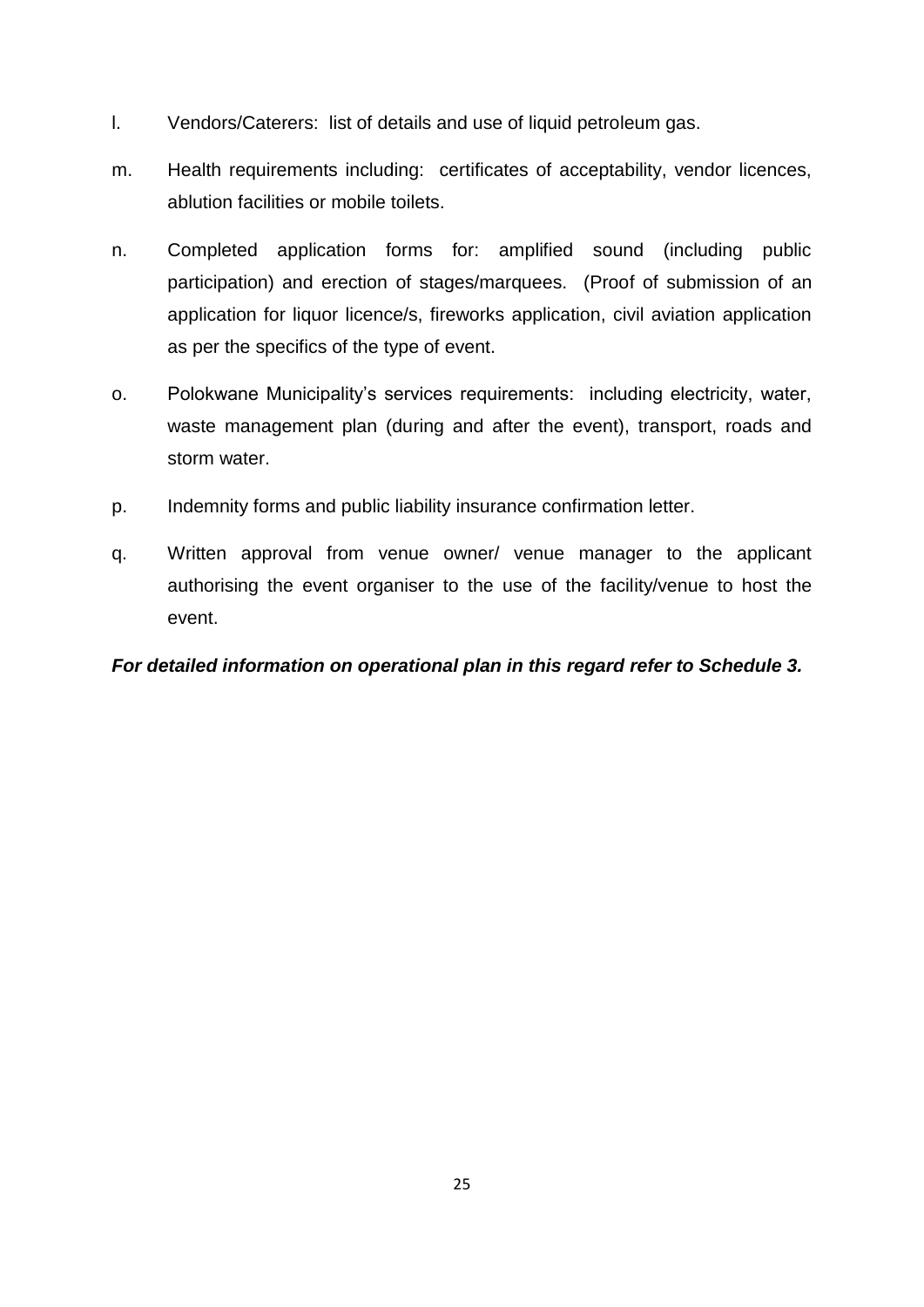## **SCHEDULE 3**

## **EVENT APPLICATION REQUIREMENTS**

# *NB: This information has to be compiled and submitted in the format of an Operational Plan*

#### **1. DETAILS EVENT MANAGER/ORGANIZER:**

- Event Manager
- Identity No (Attach copy of ID)
- Residential Address (Attach proof of residence)
- Postal Address
- Cellular Phone
- Office phone (work)
- Fax
- Email address

#### **Contact Person during Event:**

Event Organizer: Mobile Alternative: Mobile Radio at JOC/Security to be provided:

# **2. EVENT DETAILS**

**N.B.** *ATTACH/PROVIDE PROOF OF THE EVENT CARTEGORIZATION, LETTER OR REQUEST FROM NATIONAL COMMISSIONER AS WELL AS A SIGNED COPY OF THE LEASE AGREEMENT FROM VENUE MANAGER.*

#### **2.1 Event Venue, Time etc.**

- Name of event
- Nature / type of Event
- Address of Event /Venue
- Details of Venue
- Details of how your event will run, including details of all activities.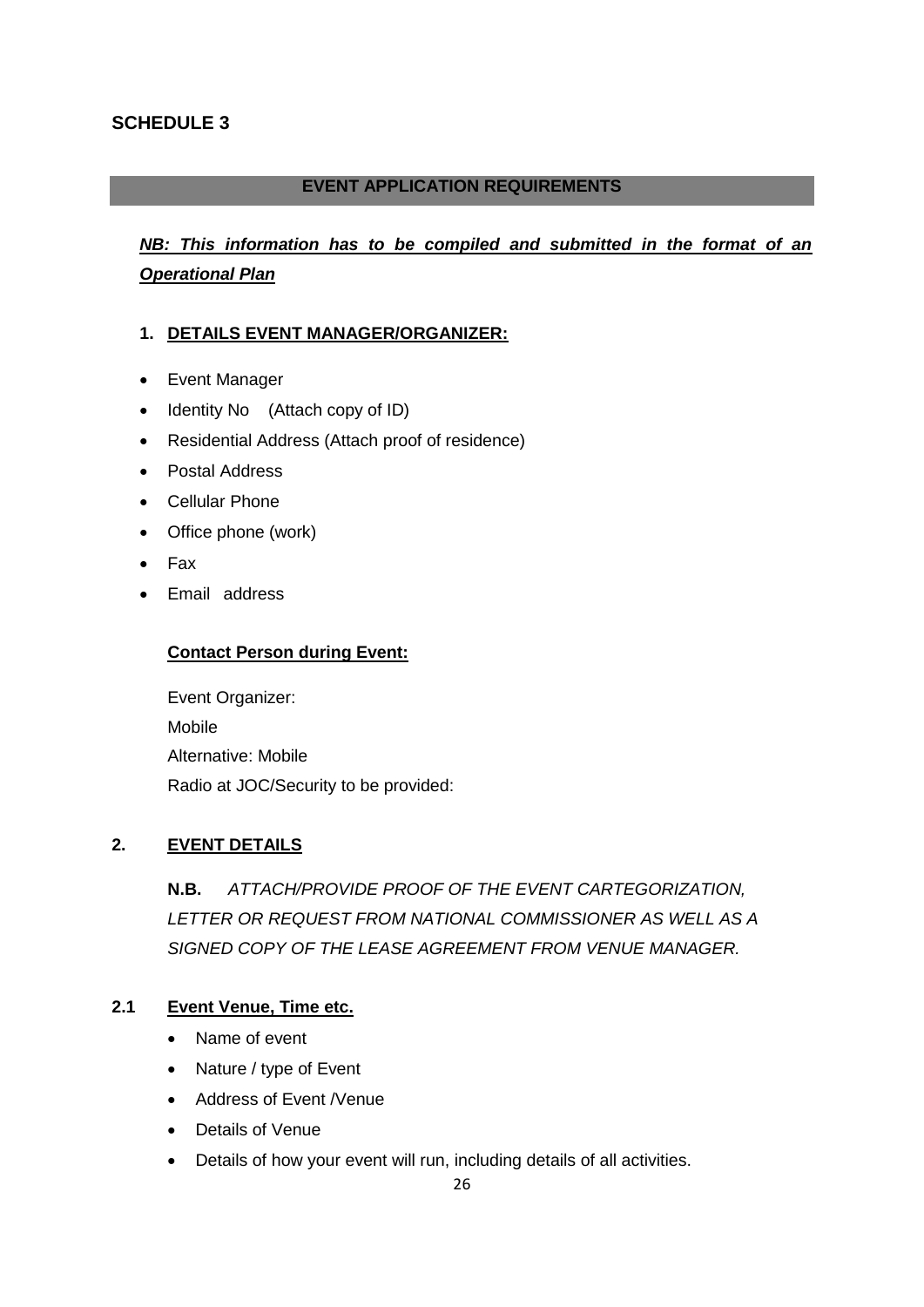Estimated Number of People expected to attend

#### **Details of time schedule of the event**

- Date and Time Event starts or is open to the public
- Date and Time Event Finishes

Ensure timeous availability of program of the Event. Provide full details and times, plus contact details for person responsible for each aspect of event.

#### **2.2 Event Venue: Site/Graphic/Floor Plan**

**NB:** *Attach copy of Site or Floor Plan For the event indicating various areas to be used for Approval*

#### **2.2.1 Potential Hazards (Threats) and Contingency Plan/Risk Assessment**

List the identified hazards including potential risks (things that can go wrong) E.g. rain, Electricity Failure at the selected site and the action to be taken to Minimize/ reduce and respond to the identified risk.

#### **2.3 Traffic & Pedestrian Management**

#### **2.3.1 Traffic Management Plan.**

Ensure Traffic control in place for the event

# *(Guidance can be provided by City of Polokwane Traffic with the development of this plan.)*

The following parking bays are required for event:

- Emergency Vehicles
- Key Stakeholders/VOC/JOC
- Disabled Patrons
- General Parking
- VIP's
- Overspill/Overflow
- Vehicles
- Buses
- Taxis
- **•** Motor Bikes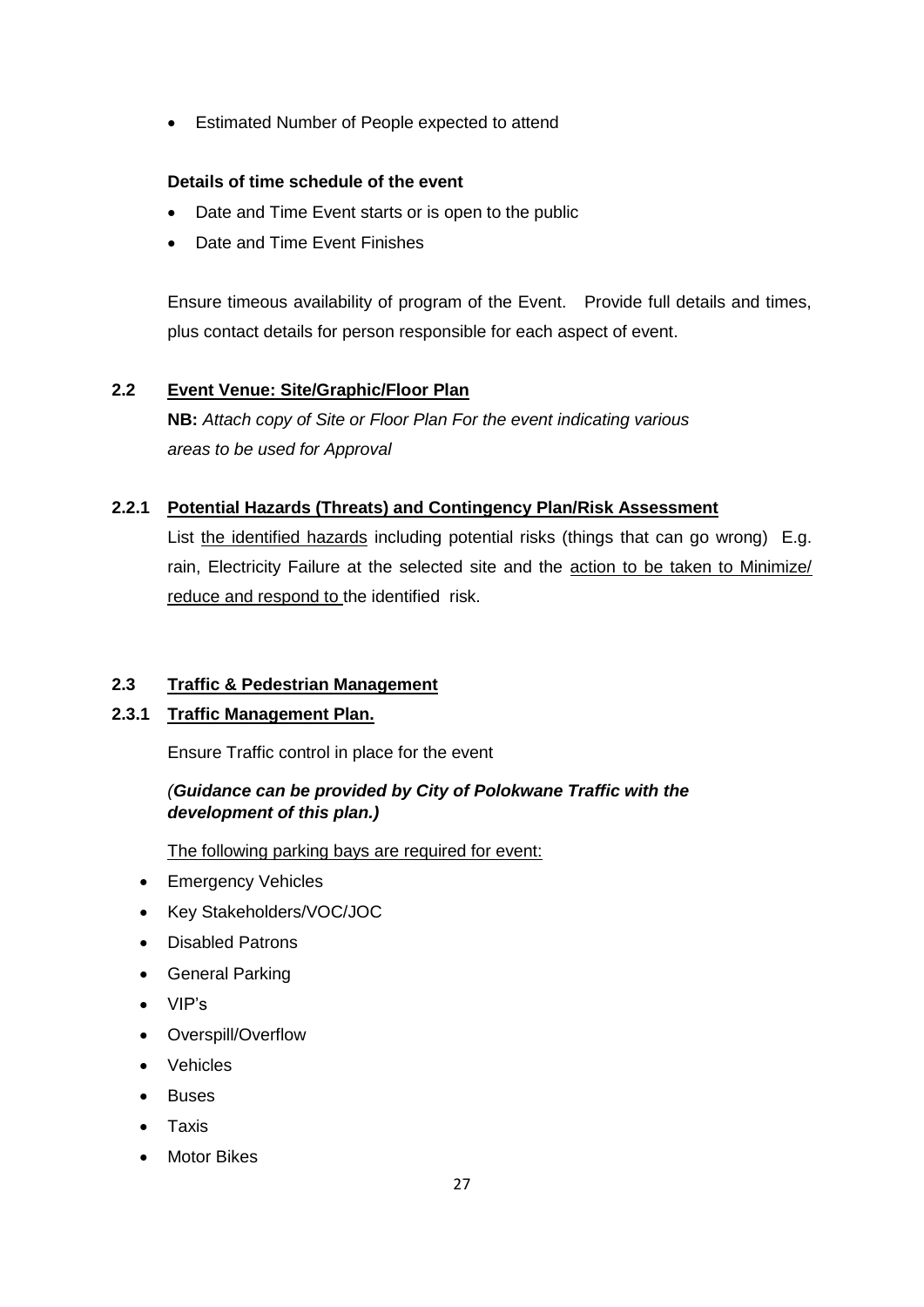# **2.4 Road Closures (IF Any)**

#### **Indicate any roads to be closed for the event**:

- Street in which function is to be held
- Sections to be closed
- Streets to be closed
- Emergency Access Routes
- Emergency Vehicle Parking Areas
- Date and time of proposed closure and Opening

# (*Proof of application to Traffic from the event Organizer, which includes names of affected residents who have been consulted)*

- Signed Letter of information/Concerned to residence for street closure;
- Traffic Management Plan including parking

## **2.5 Adjoining Properties**

Inform adjoining property occupants regarding the proposal of this event including noise, extra cars, road closures etc:

# **3. INSURANCE DETAILS**

# **(A copy of your Certificate of Public Liability is required to be attached with this form.)**

- Insurance Company
- Address
- Phone
- Fax
- Email.
- Policy Number
- Expiry Date
- Public Liability Value and Asset Value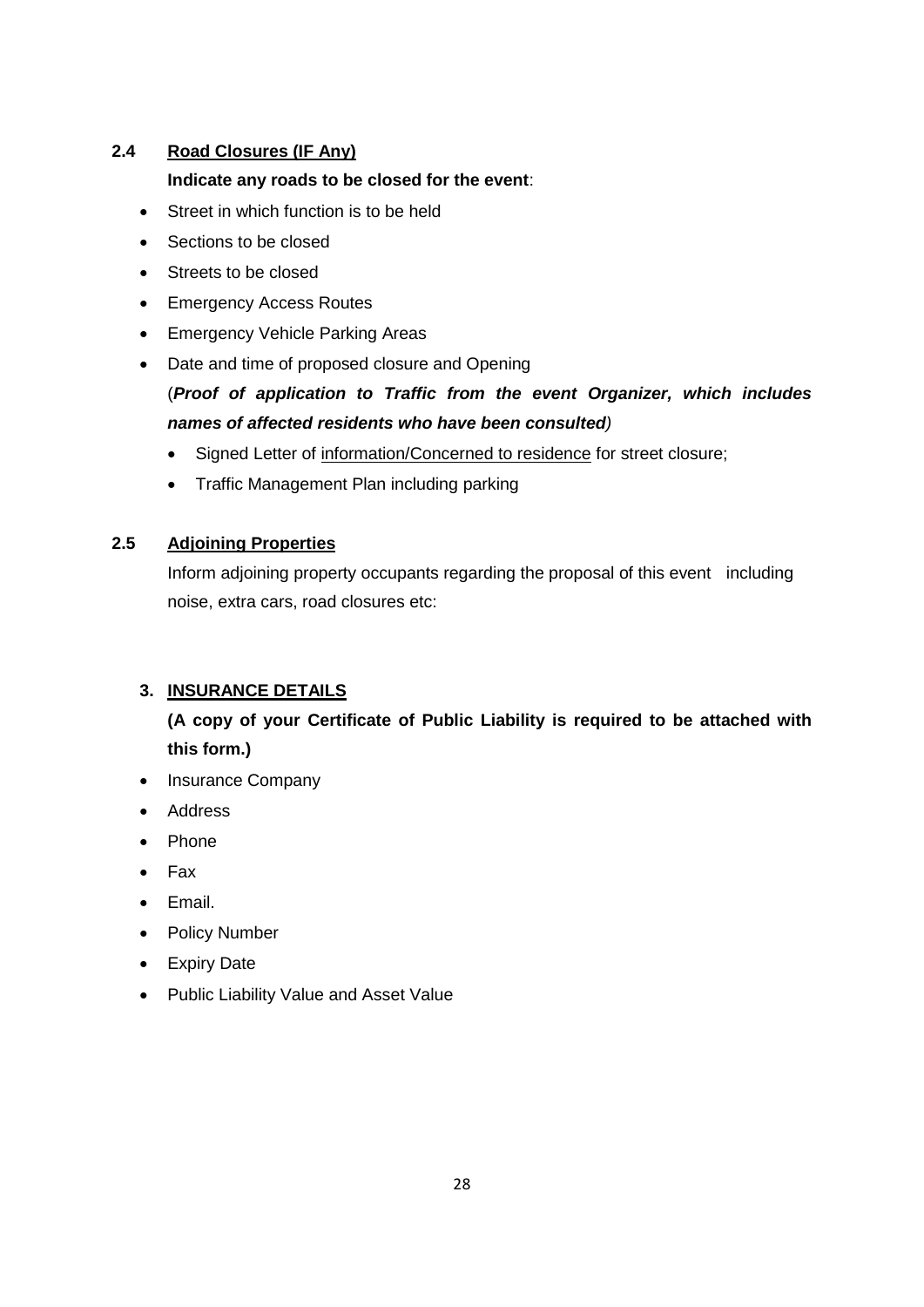#### **4. INCIDENT MANAGEMENT PLAN**

#### **4.1 Joint Operation / Control Centre**

- Ensure the JOC/VOC is clearly marked / Identifiable **on Site Plan.**
- Ensure that First Aid/Ambulance parking is marked **on Site Map.**
- Ensure exit/Evacuation points are clearly marked **on Site Map**
- **A.** Provide communication tools to be used on the day of the event with all event officials and the Public (Security/public//Staff)-Radio/Cell phones).
- **B.** Indicate communication modes in the event of an incident e.g. portable handheld e.g. radios / mobile phones/Loudhailer

# **4.2 VOC Contact Details (***To be completed after Event approval by Event Planning Group***)**

## **4.3 Venue Operation Centre**

VOC must coordinate operations of the entire safety and security at the event.

*(Provide/Attach proof of Receipt of notice to the Local Hospital*)

## **4.4 Fire Safety Inspection Report**

All Fire protection and prevention need to be in accordance with SANS 10400-2011 Part T, SANS 10366 and Act 02/of 2010 the following is requested;

## **4.5 To submit Graphic Layout plans for the Event to show the:**

Location of stage, barriers, front of the house towers, entries and exit points, emergency escape routes and holding areas, positions of fire protection and prevention measures, the merchandising stalls, marquees, tents etc.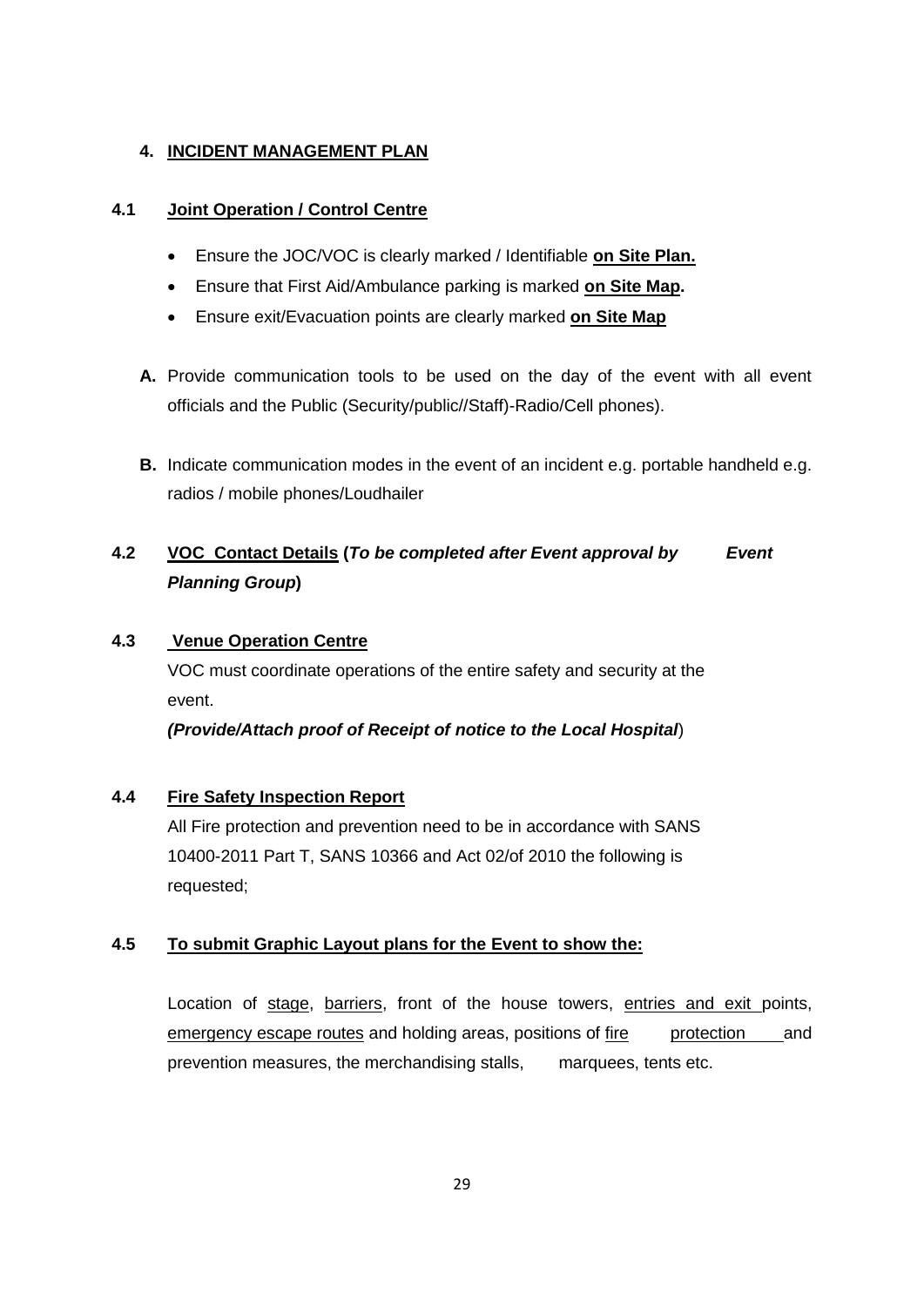## **4.6 Lost and Stolen Property / Lost Children**

Provide arrangements have been made for lost or stolen property and lost children.

**Lost Children Lost AND Found Properties-LAFP: (Cell Phones, Cars, etc)** *NB-Show location on site map.*

#### **4.7 List of Vendors and caterers**

Vendor list and Caterer compliance certificate (Health Act, Act 63 of 1977) (*please attach)* 

- Use of LP Gas
- Vendor License
- Food integrity
- Certificate of Acceptability
- Tobacco Control

*(All Vendors should provide Trading Permit from the Municipality/*)

## **4.8 Liquor /Alcohol Control**

It should be noted that the usage and selling of and cannabis and/or other banned drug substance is strictly prohibited in terms of Section 3, 4 and 5 of the Drugs and Drug Trafficking Act, Act 140 of 1992; Application for a Temporary Liquor License must conform to the Liquor Act, Act 27 of 1989. All applications must be submitted to the local designated South African Police Office Services Office within the precinct of jurisdiction.

Provide details on selling of alcohol at the event.

#### **Indicate if cooler boxes be allowed into the Venue from the Public Members**

- Provide Liquor License been obtained
- Name of Seller
- License Expiry Date and Time

*(NB-Show location on site map).*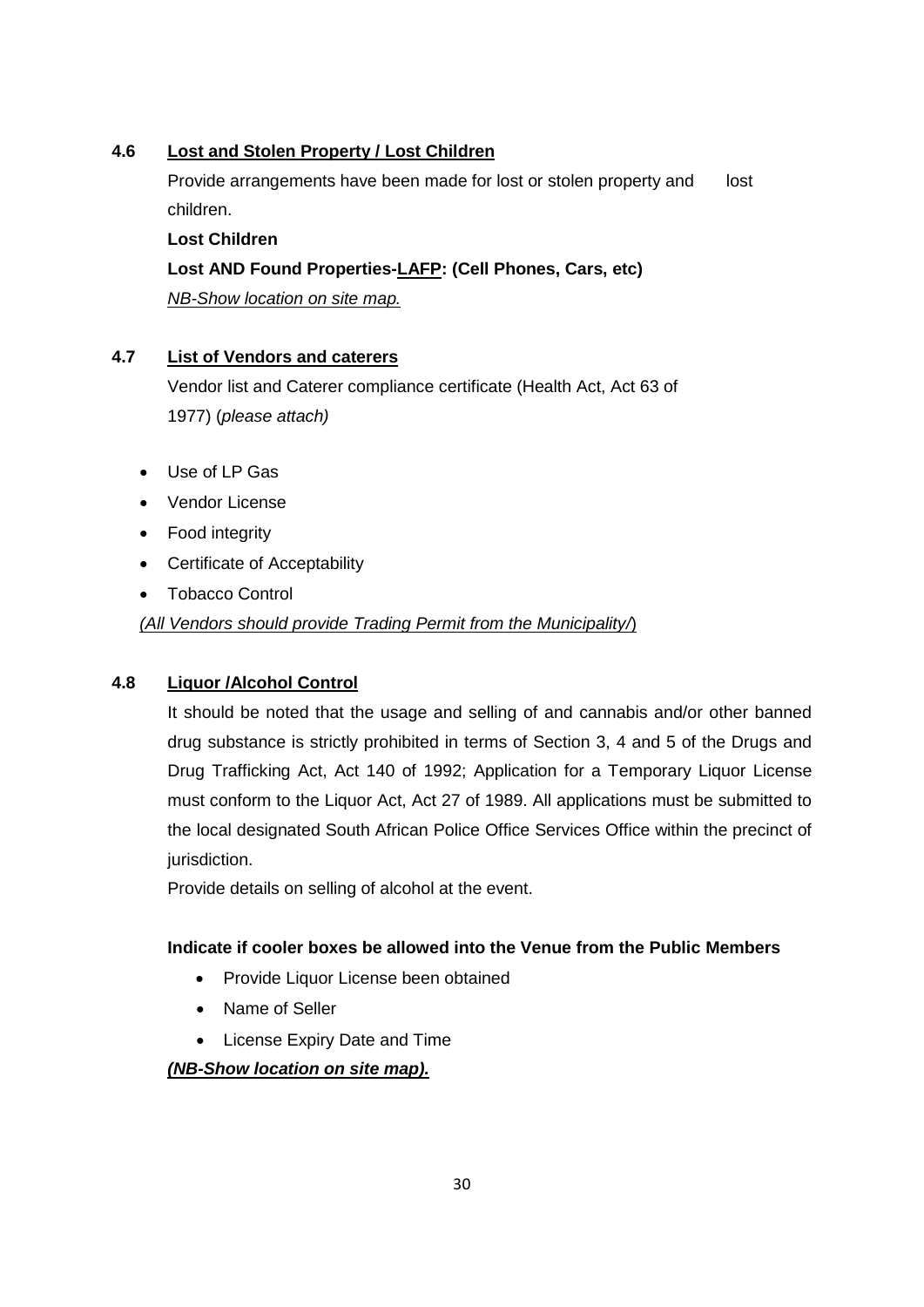#### **4.9 Toilets**

- Indicate ablution Facilities on Site
	- $\checkmark$  Males
	- $\checkmark$  Females
	- $\checkmark$  Disabled
- Indicate Mobile toilets to be supplied to the Site
	- $\checkmark$  Males
	- $\checkmark$  Females
	- $\checkmark$  Disabled
- Provide details for person responsible for the cleanliness of toilets.
- Contact details during the event:
- Name of the responsible person
- Mobile contact no.

# *NB-Show location on site map.* **Environmental Plan (Please attached a copy)**

#### **4.10 Water**

- Indicate whether there is water on the venue for the event.
- Indicate extra/emergency water to be supplied to the public/patrons if need be.

#### **4.11 Waste Management**

The Event Organiser must develop a waste management plan.

The removal of litter, rubbish and any form of debris during or at the conclusion of the event must be to the satisfaction of the City of Polokwane. The Event Organiser must submit receipt slip from landfill site (post event) to the Waste Management Office.

#### **4.12 Noise**

The City of Polokwane will advise on decibels required in terms of its Noise Control By-Law.

Describe how you will monitor the sound and intervals and minimize noise levels. (decibels'etc).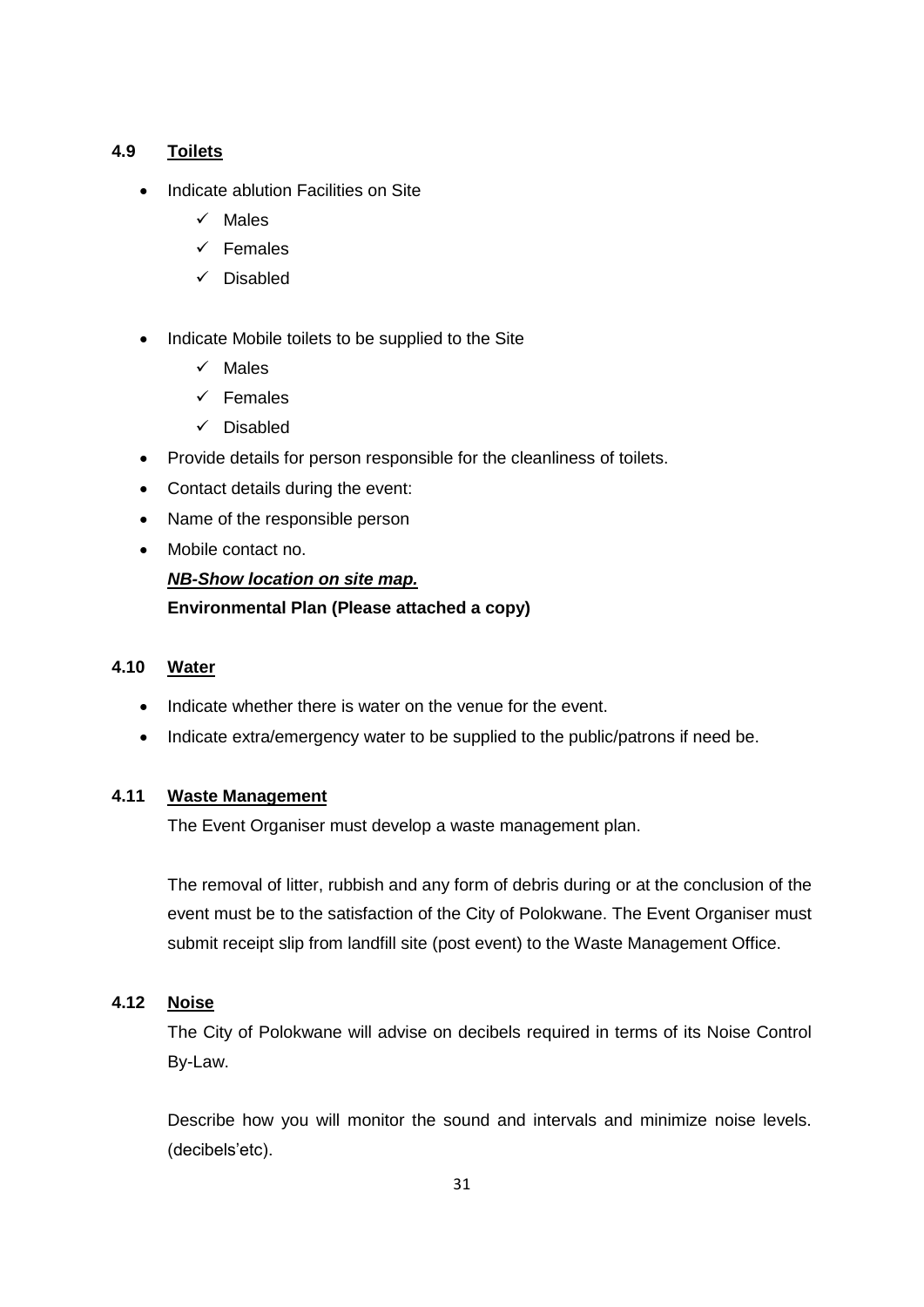## **5. EVENT SECURITY**

#### **5.1 Security & Crowd Control**

# *(Please provide appointment confirmation including Integrated Security Plan and attach a copy.).*

Ensure that private Security been contracted for the event:

- Company details
- Name of Company
- PSIRA Registration Details
- Security Manager
- Contact Details
- Phone/Mobile
- Number of Security Personnel for the Event (Ratio of 1:100, 1:75, 1:50).

# **(List of Security personnel attached to the Application with individual member required qualifications/grade)**

#### **5.2 Public Assembly Point**

- Ensure that event Venue fenced and access/egress restricted
- Provide emergency strategies to the identified Assembly Point. *NB-Show location on site map.*

#### **5.3 Lighting and Power**

- The Event organizer must ensure that the event complies with the Electrical Installation Regulations under the Occupational Health and Safety Act 1993 (GN R2920, 23 October 1992 amended to GN 962, 20 May 1994).
- Provide details of electricity on Site
- Describe emergency power and lighting systems (Voltage) to be provided. *(It is recommended that an electrician be available for the event)*
- Name of Certified Electrician
- Contact Details during the event
- Location of Mains Power Control.(**Mark on site plan)**
- Location of Emergency power and Lighting location (**Mark on site plan)**

#### **5.4 Temporary Structures**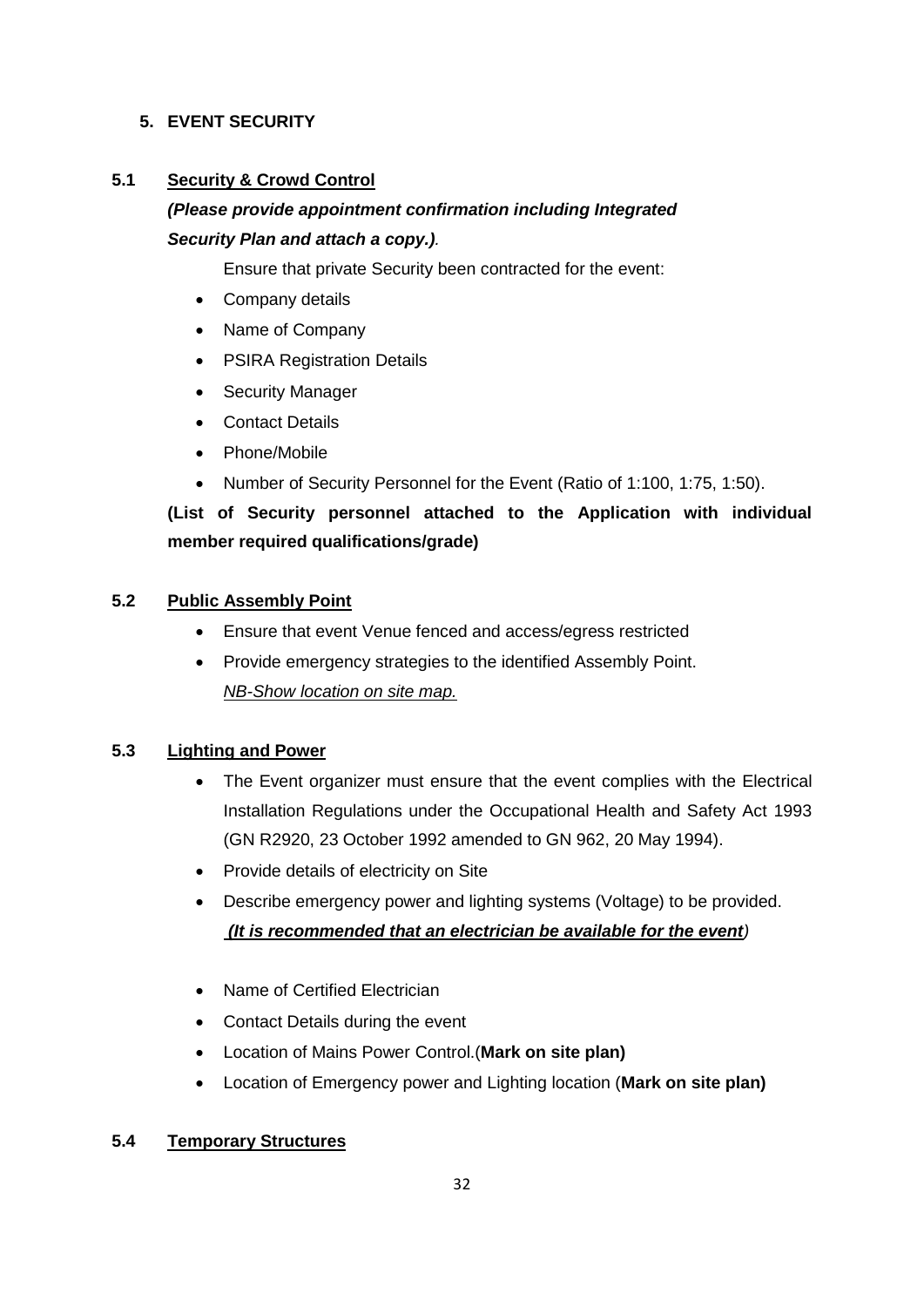- Section 4 of the National Buildings Regulations Act, Act 103 of 1977 provides that it is an offence for anyone to erect any type of structure without the prior permission of the local authority.
- In terms of Section 4(2) of the National Buildings Regulations Act, Act 103 of 1977, a plan indicating the temporary structures (e.g. marquees, stages, temporary seating, etc.) to be erected and a venue floor plan/layout must be submitted for approval.

## *The following requirements are necessary:*

- 1. Stages & Screens (**Provide Engineering Certificate)**. (1x 9kg=100m²) Fire Extinguishers-required)
- 2. Sound Mixers. (**Provide Engineering Certificate)**. (1 x 9kg=100m²) Fire Extinguishers-required)
- 3. Generator.(**Provide Engineering Certificate)**. (1x 9kg=100m²) Fire Extinguishersrequired)
- 4. Marquees Tents **(Provide Engineering Certificate)**. (All tents should have Fire Extinguishers 1x9kg=100m²)
- 5. Tents (**Provide Compliance Certificate)**. (All tents should have Fire Extinguishers-1x9kg=100m²)

# **5.5 Fireworks and Pyrotechnics:**

**All** fireworks and pyrotechnics activities must be done in accordance with the Emergency Services and Fire Safety By-Law.

Details and permit must be obtained prior the event could proceed. The following information is necessary:

- Person Responsible for Fireworks:
- License Number:
- Contact Details during Event:
- Mobile: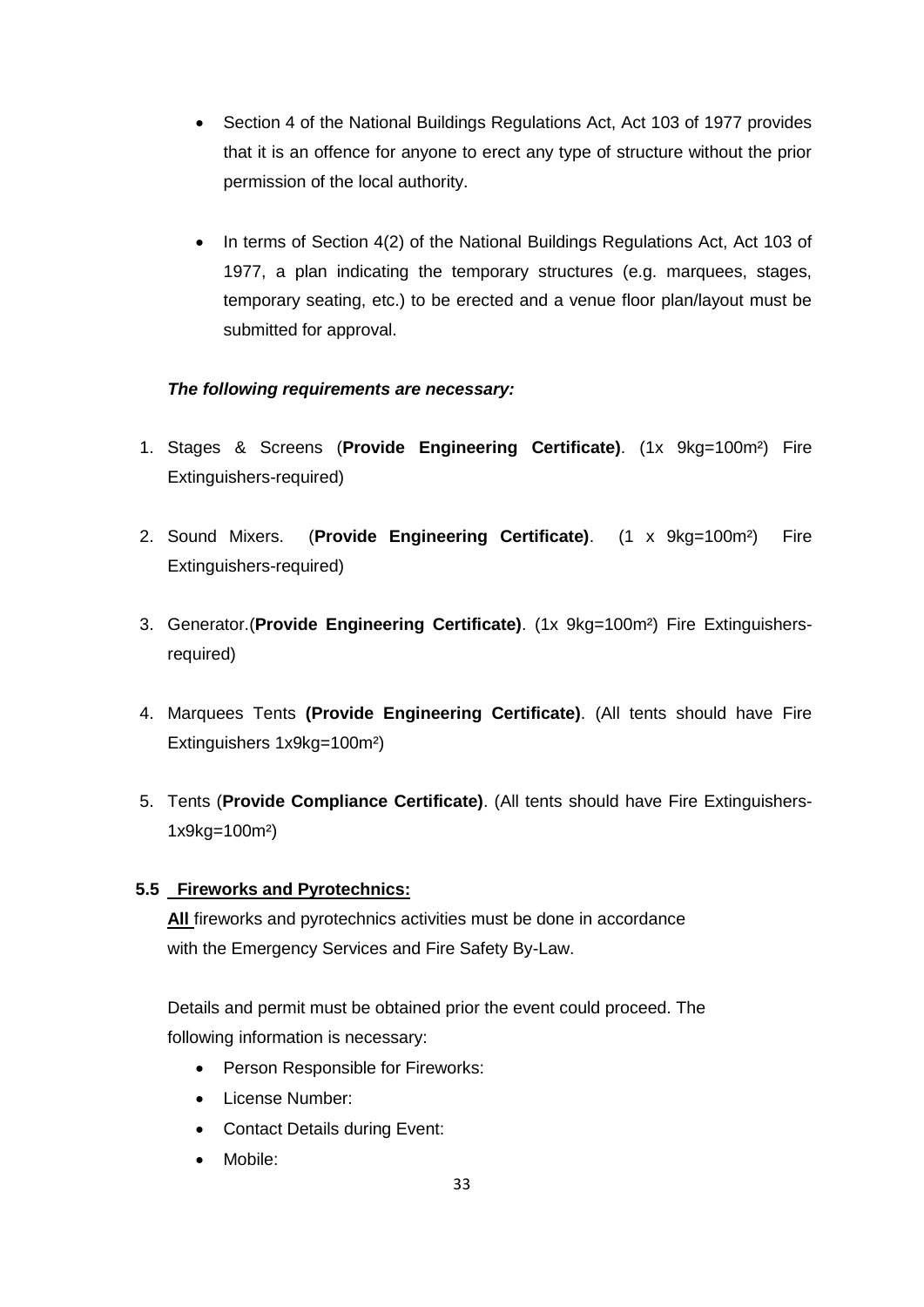#### *NB: Ensure restricted zones are marked on site plan*

#### **6. EVENT MARKETING & ADVERTISEMENTS**

Ensure that advertisement for placards and other notices on municipality properties is done in terms of Municipal By-Laws.

# *(The promotion should be done after event approval of your application has been granted by the Council).*

#### **a. Ticketing**

Event Organiser must provide valid ticketing for the event and the event ticket must contain all relevant information for the event. The provision of section 19 of Safety At Sports and Recreational Act has reference to this effect.

#### **b. Accreditation**

#### **c. Signage**

Please ensure sufficient signage are installed on site, **as per Site/Floor plan**

- Phones
- Parking
- Entrances
- Information/Communication
- JOC
- Exits
- Toilets
- Lost and Found
- Public Transport pick up/set down
- Ambulance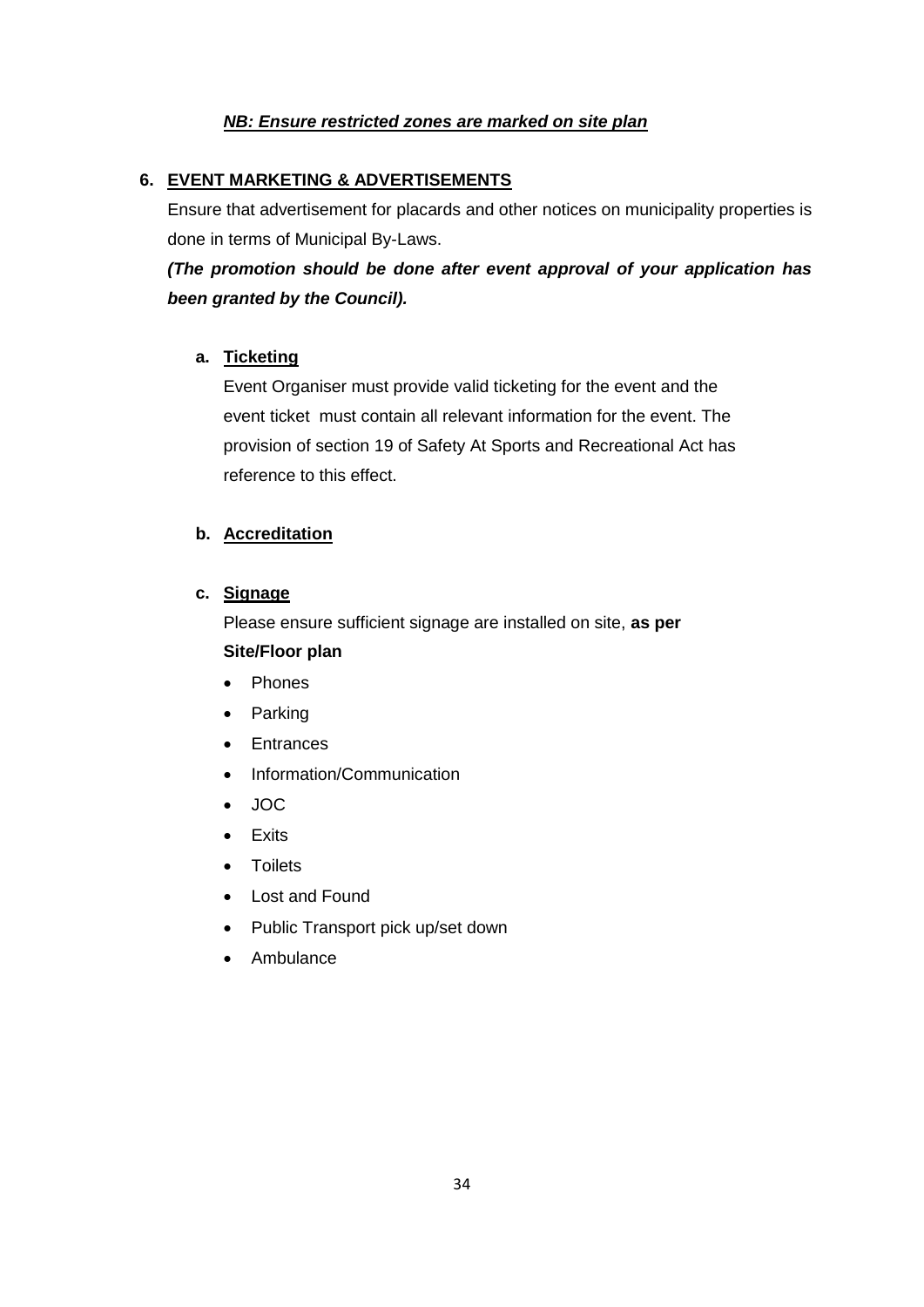# **7. AIRSHOWS & USE OF AIRCRAFT AT SHOWS**

In the event of aircraft operations (e.g. helicopter flights) such application to be submitted in terms of CAR 91.07.4 – Application for Non-Scheduled Helicopter flying operations.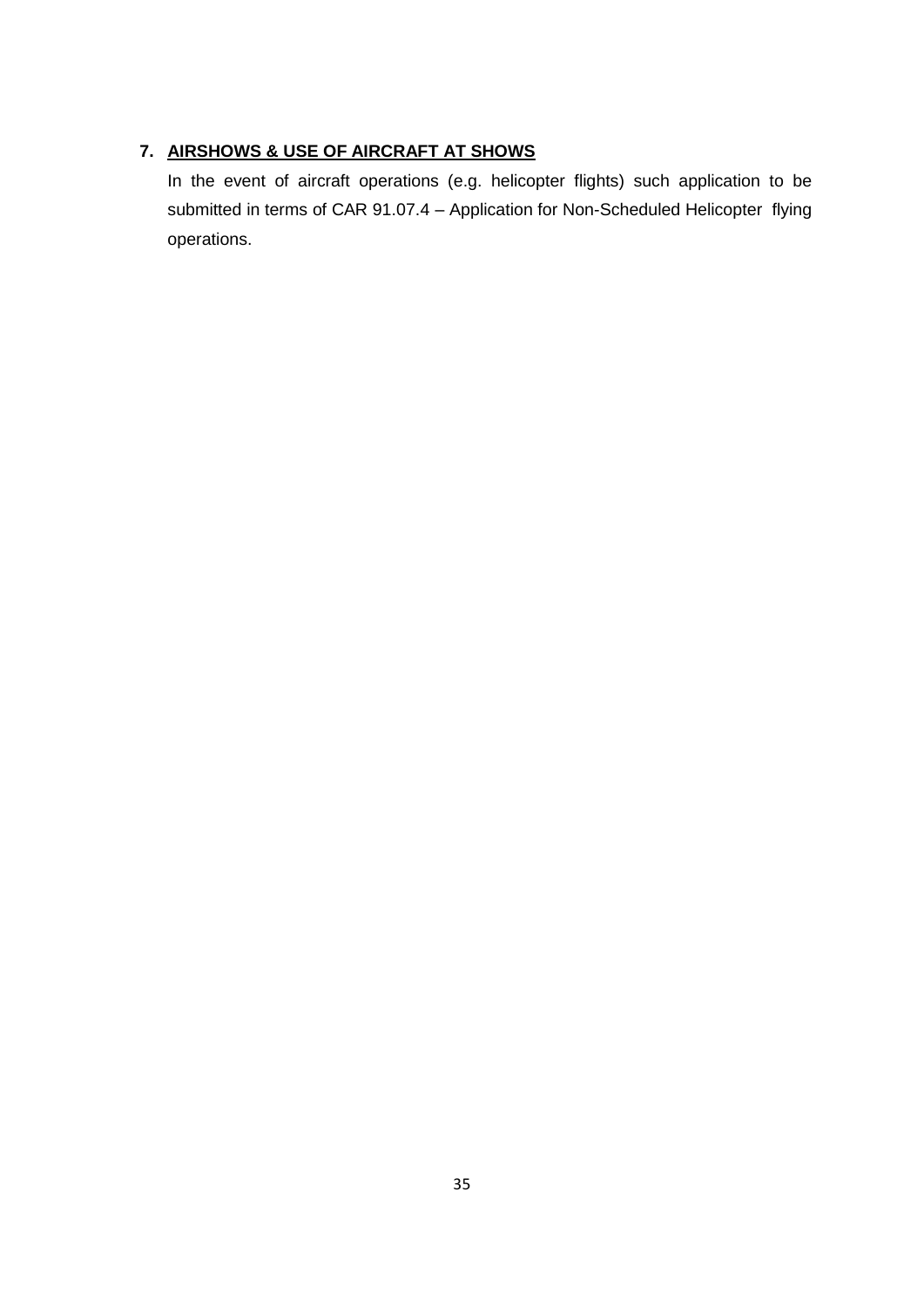**SCHEDULE 4** 

in a NATURALLY PROGRESSIVE

EVENT NO:

 $\overline{\phantom{0}}$ 

# **APPLICATION FOR AN EVENT**

| EVENT RISK CATEGORISATION: LOW IT MEDIUM T HIGH       |  |  |  |  |  |  |  |  |
|-------------------------------------------------------|--|--|--|--|--|--|--|--|
|                                                       |  |  |  |  |  |  |  |  |
|                                                       |  |  |  |  |  |  |  |  |
| NAME OF THE EVENT ORGANISER/PERSON MAKING APPLICATION |  |  |  |  |  |  |  |  |
|                                                       |  |  |  |  |  |  |  |  |
|                                                       |  |  |  |  |  |  |  |  |
|                                                       |  |  |  |  |  |  |  |  |
|                                                       |  |  |  |  |  |  |  |  |
|                                                       |  |  |  |  |  |  |  |  |
|                                                       |  |  |  |  |  |  |  |  |
| <b>BRIEF DESCRIPTION OF EVENT:</b>                    |  |  |  |  |  |  |  |  |
|                                                       |  |  |  |  |  |  |  |  |
|                                                       |  |  |  |  |  |  |  |  |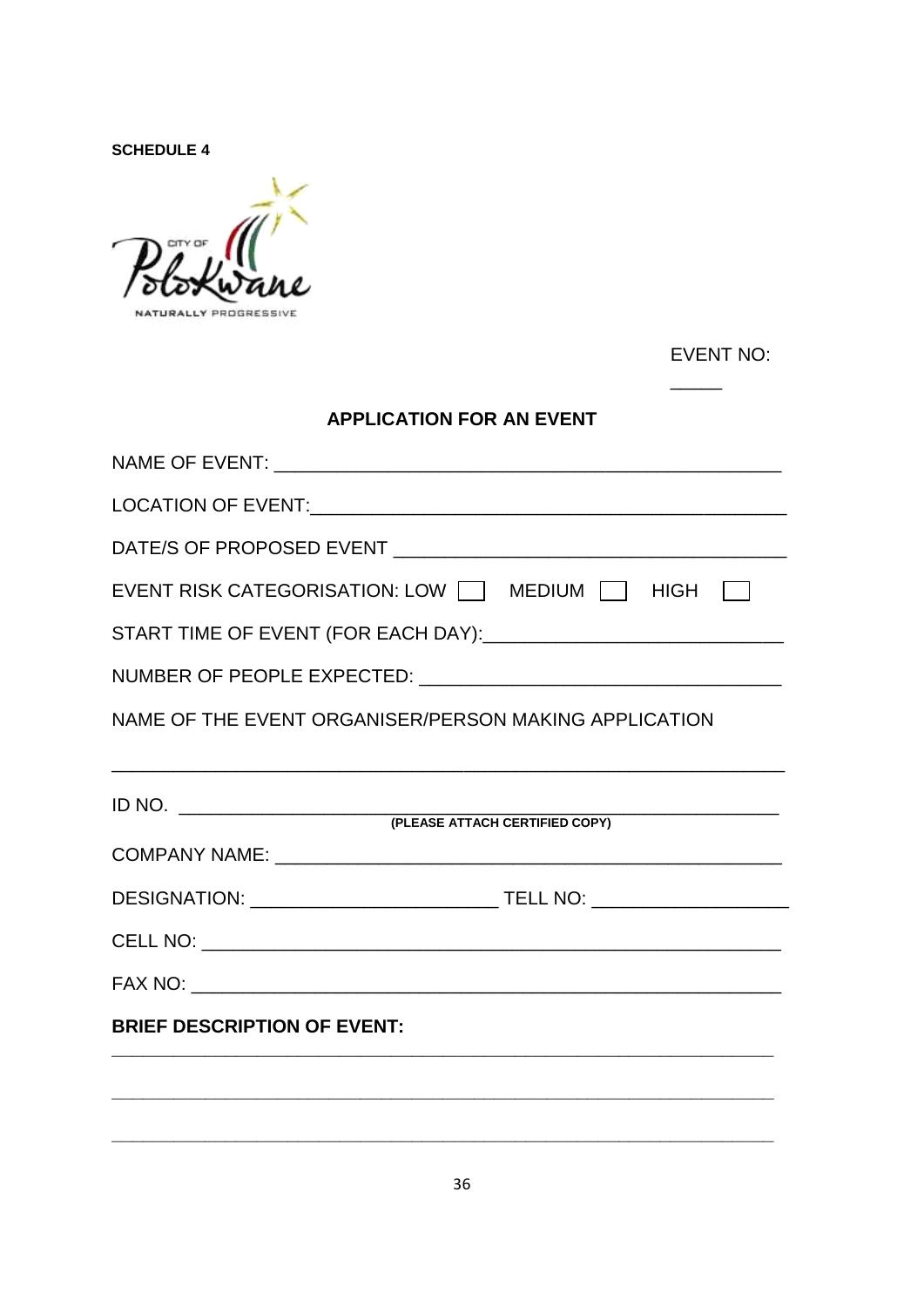| TRAFFIC CONTROL REQUIRED? : YES<br><b>NO</b><br>IF YES PLEASE PROVIDE          |  |  |  |  |  |
|--------------------------------------------------------------------------------|--|--|--|--|--|
| <b>INDICATE ROAD(S): TO BE USED</b>                                            |  |  |  |  |  |
|                                                                                |  |  |  |  |  |
|                                                                                |  |  |  |  |  |
|                                                                                |  |  |  |  |  |
| TEMPORARY STRUCTURES TO BE ERECTED:                                            |  |  |  |  |  |
| MARQUEES: YES   NO                                                             |  |  |  |  |  |
| TENTS: YES TV NO                                                               |  |  |  |  |  |
| IF YES PLEASE INDICATE QUANTITY AND DETAILS:                                   |  |  |  |  |  |
| <b>PUBLIC LIABILITY INFORMATION</b><br>(PLEASE ATTACHED INSURANCE INFORMATION) |  |  |  |  |  |
|                                                                                |  |  |  |  |  |
|                                                                                |  |  |  |  |  |
|                                                                                |  |  |  |  |  |
| PUBLIC ADDRESS/ PA SYSTEM, ETC. TO BE USED: YES □ NO                           |  |  |  |  |  |
| PLEASE PROVIDE DETAILS:                                                        |  |  |  |  |  |
| <b>CATERING / FOOD STALLS:</b>                                                 |  |  |  |  |  |
|                                                                                |  |  |  |  |  |
| INDICATE IF LIQUOR WILL SOLD: YES $\Box$ NO                                    |  |  |  |  |  |
|                                                                                |  |  |  |  |  |
| WASTE REMOVAL: YES<br>NO<br><b>DETAILS:</b>                                    |  |  |  |  |  |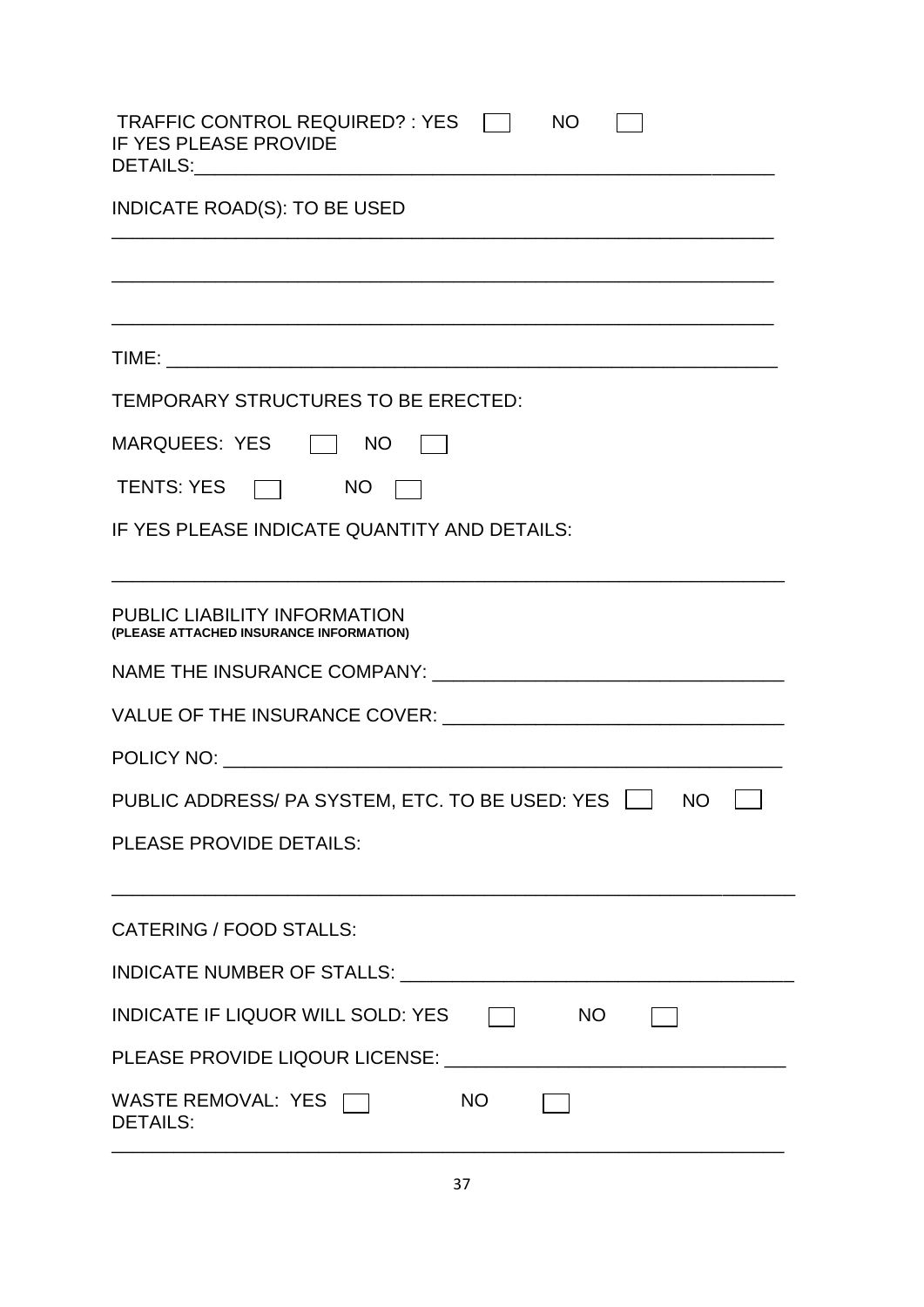| LIST OF SECURITY PERSONNEL AND THEIR PSIRA NO: _________________<br>(PLEASE ATTACHED THE INFORMATION) |
|-------------------------------------------------------------------------------------------------------|
|                                                                                                       |
|                                                                                                       |
|                                                                                                       |
|                                                                                                       |
| APPLICATION DATE: A PRODUCT AND A PRODUCT A PRODUCT AND A PRODUCT AND A PRODUCT A PRODUCT.            |
|                                                                                                       |

# *PLEASE NOTE:*

This is an application and not approval for your planned event. Please ensure that you go through it and fill in the event guidelines form provided in order to give additional information required for hosting successful event. Event can only proceed once an approval and a permit is formally issued.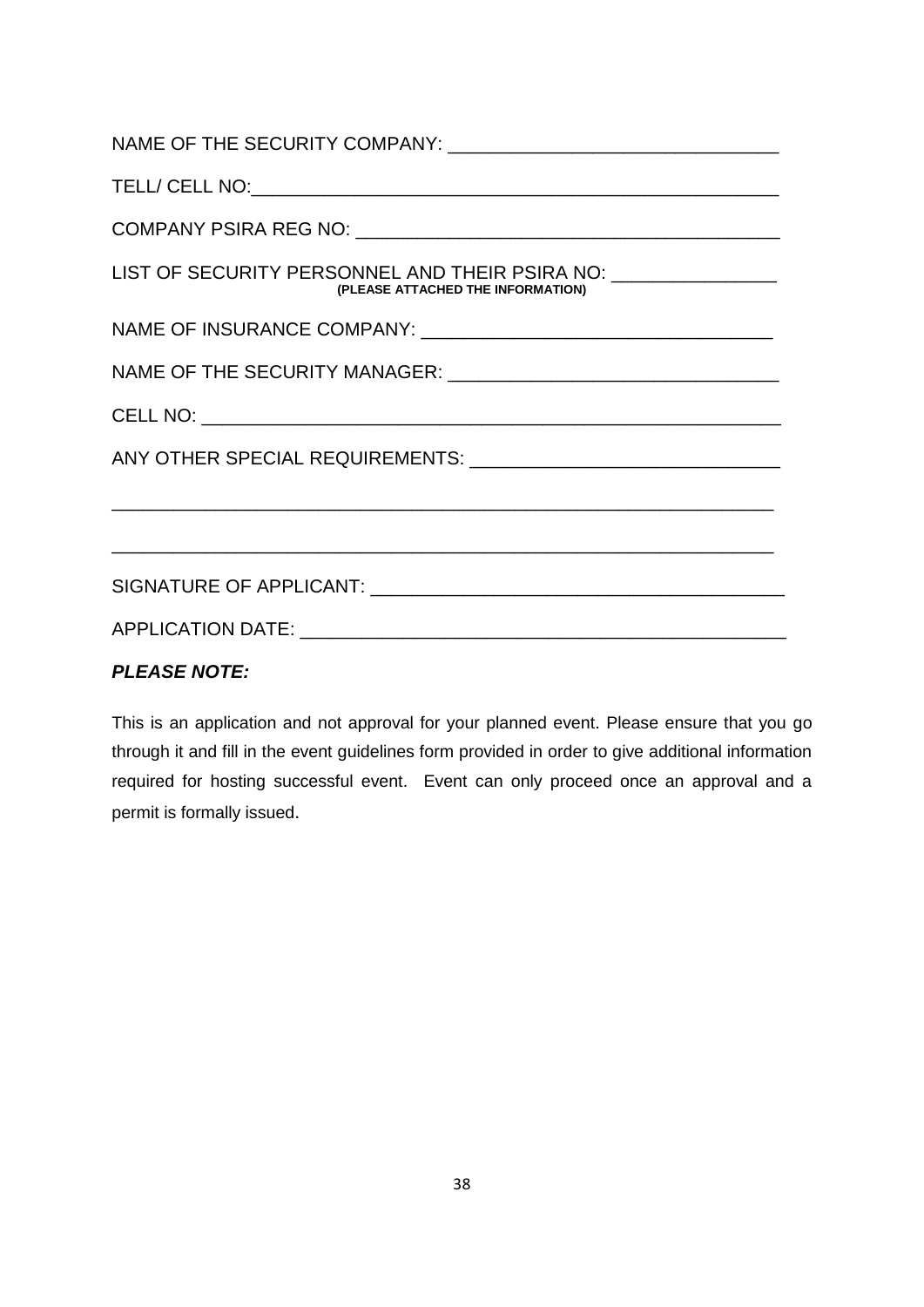#### **SCHEDULE 5**

\_\_\_\_\_\_\_\_\_\_\_\_\_\_\_\_\_\_\_\_\_\_\_\_\_\_\_\_

\_\_\_\_\_\_\_\_\_\_\_\_\_\_\_\_\_\_\_\_\_\_\_\_\_\_\_\_

\_\_\_\_\_\_\_\_\_\_\_\_\_\_\_\_\_\_\_\_\_\_\_\_\_\_\_\_

**Date:** 

Dear Sir/ Madam

#### **RE: NON COMPLIANCE WITH SAFETY AT SPORT AND RECREATIONAL EVENTS BY-LAW**

Our records indicate that your company/organization has applied for staging an event in the City of Polokwane in terms of application procedures set out in the Municipal Safety at Sport & Recreational Events By-Law.

This letter serves to inform you that the proposed event is in contravention with the Safety at Sport & Recreational Events Act 2/2010 and Municipal By-Law. It specifically does not comply with Section 6 (1)(3) and Section 25 of the Act.

Please be advised that you are required to, within 10 (ten) days from date hereof, correct your application and planning of the proposed event so as to ensure that the event meets the legislative requirements as indicated, failing which a Record of Non Compliance with the relevant legislation shall be filed against your company/organization in the Event Permit Office, resulting in your application being declined.

Should you be aggrieved by the Record of Non Compliance filed against your company on the basis of it being biased or erroneous in your opinion and that your event is in accordance with the law, you are required to file a written complaint to this effect with the Office of the Municipal Manager,  $7<sup>th</sup>$  Floor, Civic Centre, Polokwane.

Yours sincerely

**Safety Officer: City of Polokwane (#518920)**